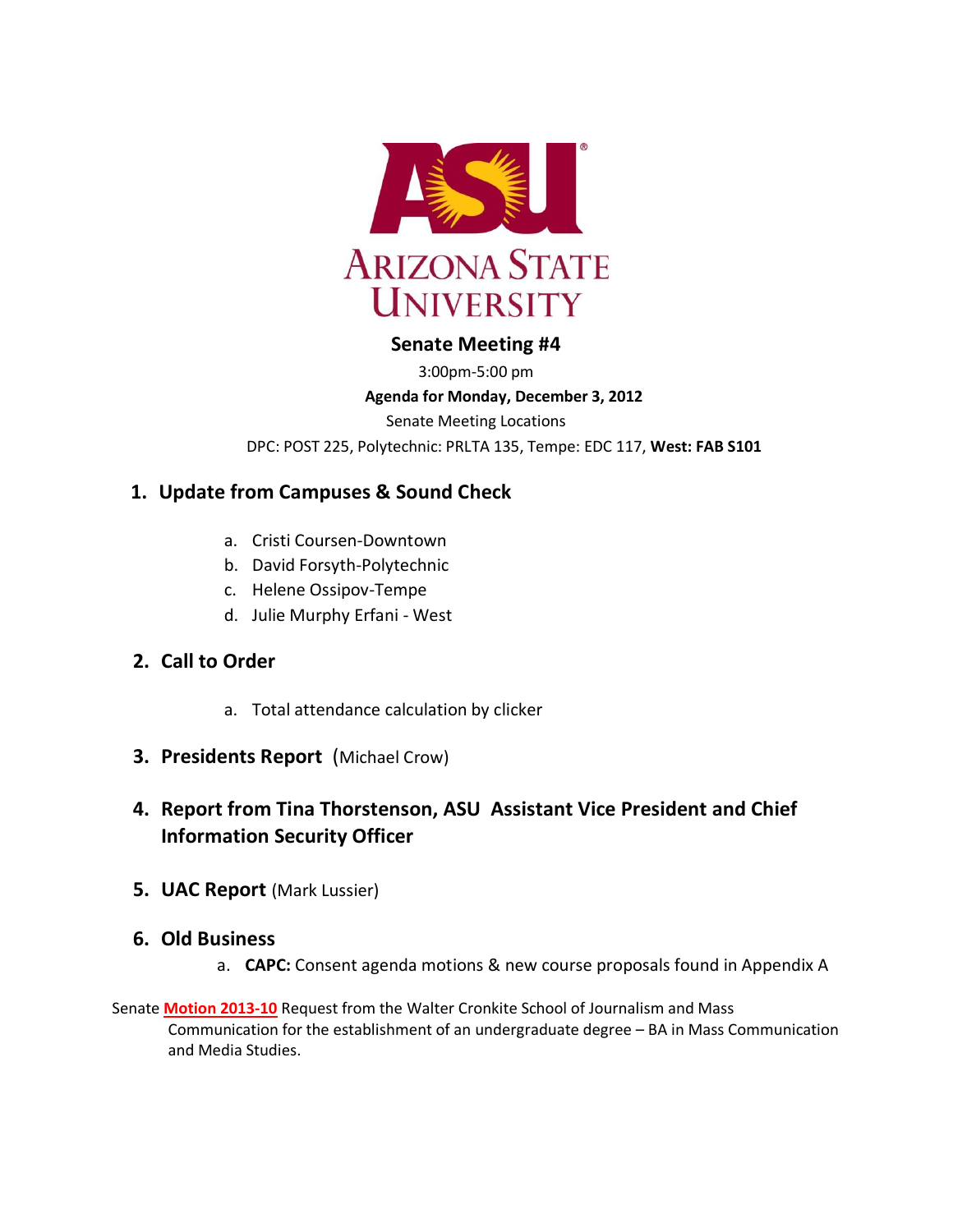- Senate **[Motion 2013-11](http://usenate.asu.edu/node/4440)** Request from the College of Health Solutions for the establishment of the School of the Science of Health Care Delivery.
- Senate **[Motion 2013-12](http://usenate.asu.edu/node/4441)** Request from the New College of Interdisciplinary Arts and Sciences School of Mathematical and Natural Sciences - for the establishment of an undergraduate degree – BS in Forensics.
- Senate **[Motion 2013-13](http://usenate.asu.edu/node/4442)** Request from the College of Health Solutions School of the Science of Health Care Delivery – for the establishment of a graduate degree – MS in the Science of Health Care Delivery.
- Senate **[Motion 2013-14](http://usenate.asu.edu/node/4443)** Request from the School of Sustainability for the establishment of a graduate certificate – Complex Adaptive Systems Science.
- Senate **[Motion 2013-15](http://usenate.asu.edu/node/4444)** Request from the Graduate College for the establishment of a graduate certificate – Responsible Innovation in Science, Engineering and Society.
- Senate **[Motion 2013-16](http://usenate.asu.edu/node/4445)** Request from the W.P. Carey School of Business- Office of the Dean for the establishment of a graduate degree -MS in Business Analytics.
- Senate **[Motion 2013-17](http://usenate.asu.edu/node/4446)** Request from the School of Letters and Sciences College of Technology and Innovation – for the reorganization of an academic unit – Department of Applied Science and Mathematics.
- Senate **[Motion 2013-18](http://usenate.asu.edu/node/4447)** Request from the Mary Lou Fulton Teachers College Division of Teacher Preparation – for the establishment of an undergraduate certificate – Secondary Education.
- Senate **[Motion 2013-19](http://usenate.asu.edu/node/4448)** Request from the College of Liberal Arts and Sciences Department of Physics – for the establishment of an undergraduate degree program – BS in Biophysics.
- Senate **[Motion 2013-20](http://usenate.asu.edu/node/4449)** Request from the Mary Lou Fulton Teachers College Division of Teacher Preparation – for the establishment of an undergraduate certificate – Games and Impact.
- Senate **[Motion 2013-21](http://usenate.asu.edu/node/4450)** Request from the W.P. Carey School of Business Department of Management – for the establishment of an undergraduate degree program – BS in Business Entrepreneurship.
- Senate **[Motion 2013-22](http://usenate.asu.edu/node/4453)** Request from the W.P. Carey School of Business Department of Marketing– for the establishment of an undergraduate certificate – Sports Business.
- Senate **[Motion 2013-23](http://usenate.asu.edu/node/4454)** Request from the W.P. Carey School of Business Department of Marketing for the establishment of an undergraduate certificate – Sales and Marketing Essentials.
- Senate **[Motion 2013-24](http://usenate.asu.edu/node/4455)** Request from the W.P. Carey School of Business Office of the Dean for the establishment of a graduate degree program – MS in Supply Chain Management and Engineering.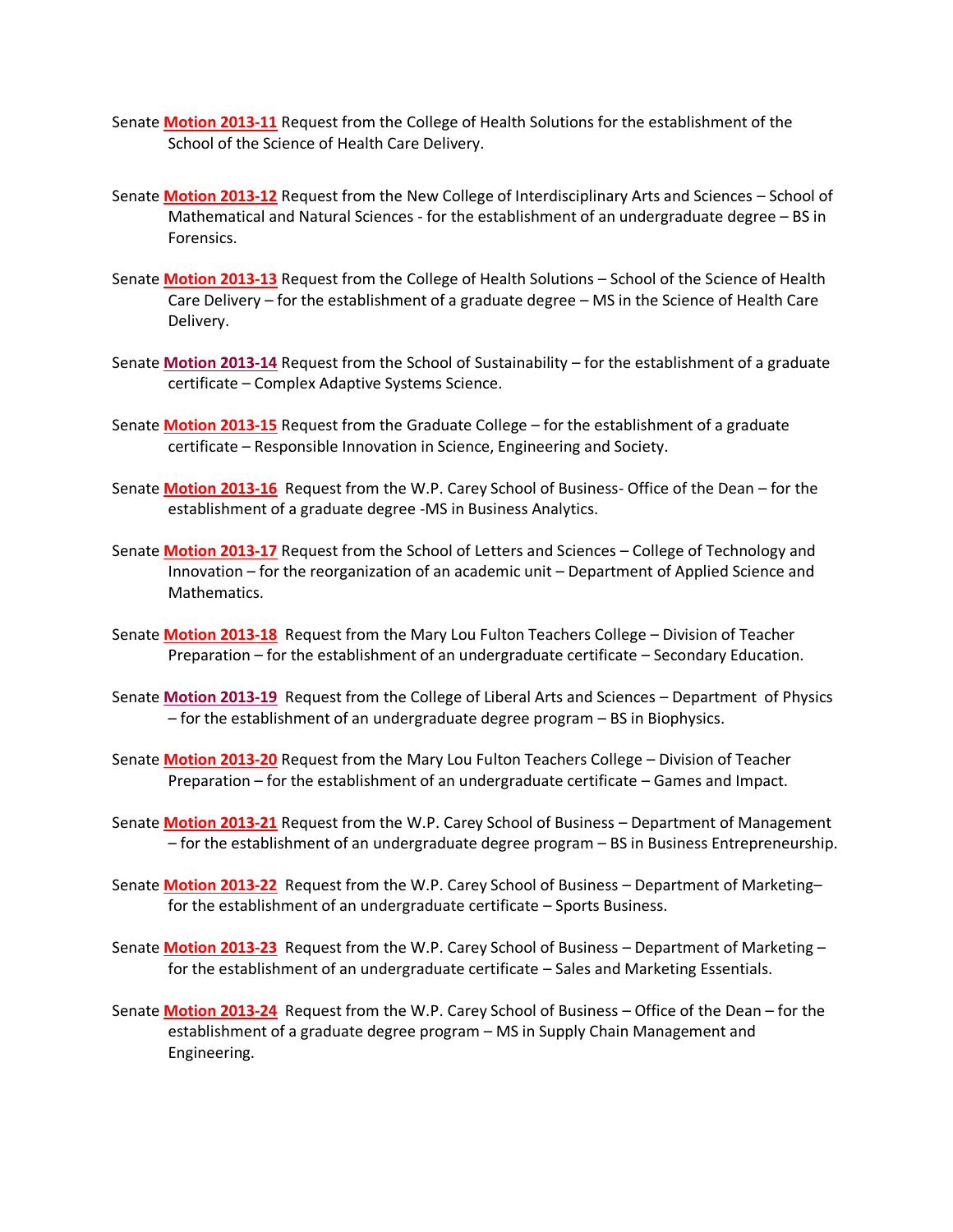# **7. New Business**

Senate **[Motion 2013-25](http://usenate.asu.edu/node/4460)** Request from the College of Technology and Innovation – Department of Engineering - for the establishment of an undergraduate degree – BS in Information Technology.

Senate **[Motion 2013-26](http://usenate.asu.edu/node/4461)** Request from the College of Technology and Innovation – Department of Engineering - for the establishment of a graduate degree – MS in Engineering.

### **Appendix B - CAPC Information Items only**

# **8. Committee Reports**

a. University Services and Facilities Committee - Chair, Francisco Lara Valencia

# **9. Open Forum**

# **10.Adjournment**

Appendix A and B are found in the composite agenda at the link at the top of the page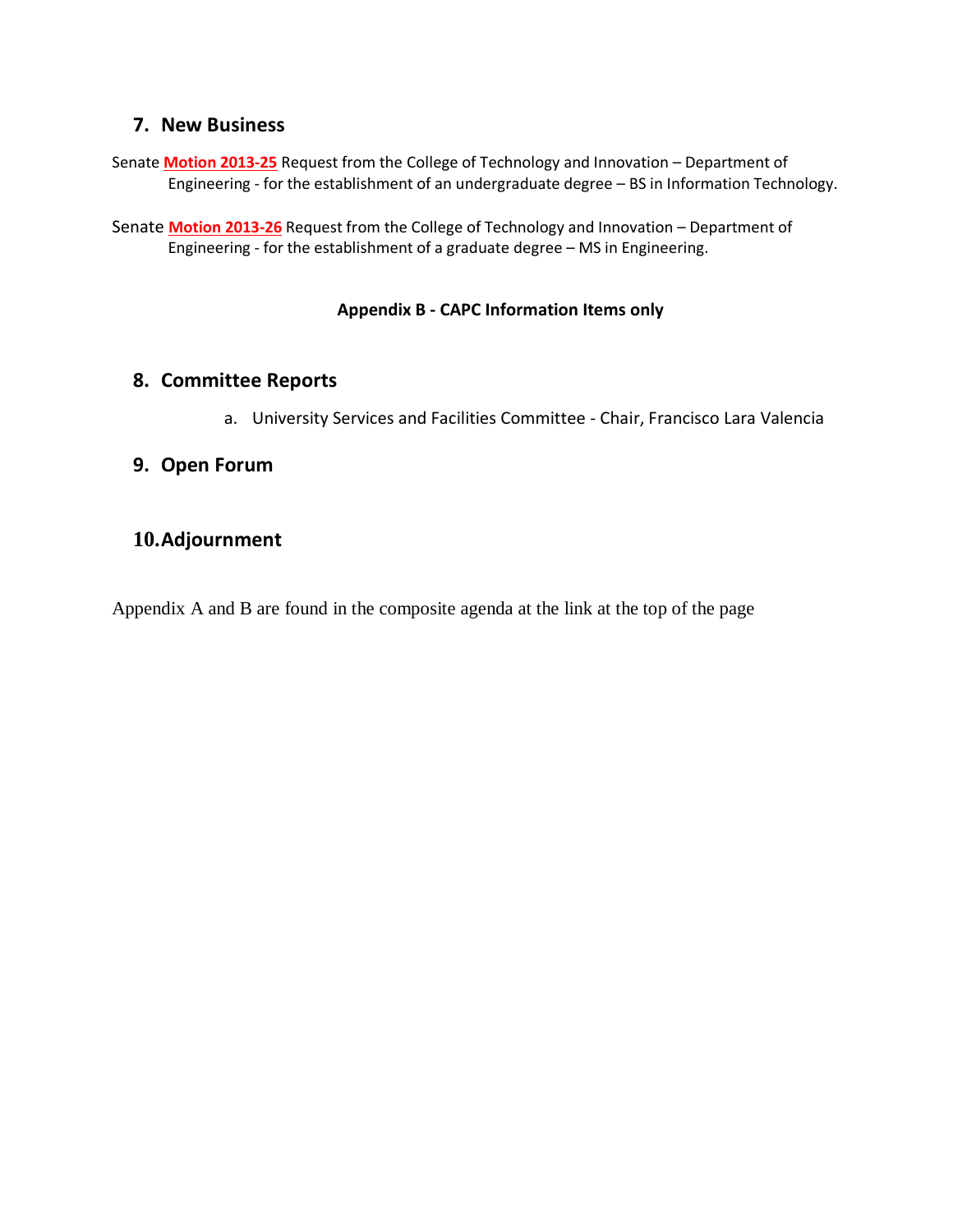# **Appendix A CAPC New Course Proposals**

| AME        | 101 | ASU Digital Culture Experience                   |
|------------|-----|--------------------------------------------------|
| <b>ARA</b> | 101 | ASU: The Art Experience                          |
| ARA        | 495 | Writing Art and Design Criticism                 |
| ARA        | 560 | <b>Gallery Exhibitions</b>                       |
| <b>ARS</b> | 538 | Art of the 20th Century I                        |
| ART        | 110 | Drawing as Seeing and Thinking                   |
| DCE        | 470 | <b>Fourth-Year Seminar</b>                       |
| <b>DSC</b> | 100 | <b>ASU Design Experience</b>                     |
| EXW        | 348 | <b>Methods of Health Education</b>               |
| <b>FMP</b> | 222 | <b>Education in Film</b>                         |
| <b>FMP</b> | 380 | <b>Film Production Crew</b>                      |
| <b>HCR</b> | 350 | <b>Introduction to Clinical Research</b>         |
| HDA        | 101 | ASU & Herberger Institute Experience             |
| <b>HDA</b> | 210 | Creativity and Innovation in Design and the Arts |
| HDA        | 310 | <b>Socially Engaged Practice</b>                 |
| HRC        | 310 | Social and Cultural Studies: Method and Theory   |
| <b>LAW</b> | 480 | Business, Law and Society                        |
| <b>MUE</b> | 101 | The ASU School of Music Experience               |
| <b>MUE</b> | 154 | <b>Gesture and Sound</b>                         |
| MUE        | 319 | Digital and Hybrid Lab                           |
| <b>MUP</b> | 101 | The ASU School of Music Experience               |
| <b>MUP</b> | 465 | <b>Advanced Acting for Singers</b>               |
| <b>MUP</b> | 470 | <b>Broadway Dance</b>                            |
| <b>MUP</b> | 565 | <b>Acting for Singers</b>                        |
| <b>MUP</b> | 566 | <b>Broadway Dance</b>                            |
| <b>MUS</b> | 210 | The Arts Around Us                               |
| <b>MUS</b> | 211 | Dance, Music and Meaning                         |
| MUS        | 212 | Music, Meaning and Imagination                   |
| MUS        | 213 | Critical Thinking in the Arts                    |
| <b>MUS</b> | 214 | Art, Music and Learning                          |
| <b>MUS</b> | 215 | Children, Creativity and the Arts                |
| OGL        | 200 | Introduction to Organizational Leadership        |
| OGL        | 220 | <b>Behavioral Dynamics in Organizations</b>      |
| OGL        | 240 | Introduction to Project Management               |
| OGL        | 260 | Resource Allocation in Organizations             |
| <b>OGL</b> | 300 | Theory and Practice of Leadership                |
| <b>OGL</b> | 321 | Project Leadership, Strategy and Scope           |
| <b>OGL</b> | 322 | Project Time Management                          |
| <b>OGL</b> | 323 | <b>Project Cost Management</b>                   |
| <b>OGL</b> | 324 | Resources in Project Management                  |
| OGL        | 326 | <b>Project Procurement Management</b>            |
| <b>OGL</b> | 350 | Diversity and Organizations                      |
| <b>OGL</b> | 355 | Leading Organizational Innovation and Change     |
| <b>OGL</b> | 360 | Assessment of Leadership Effectiveness           |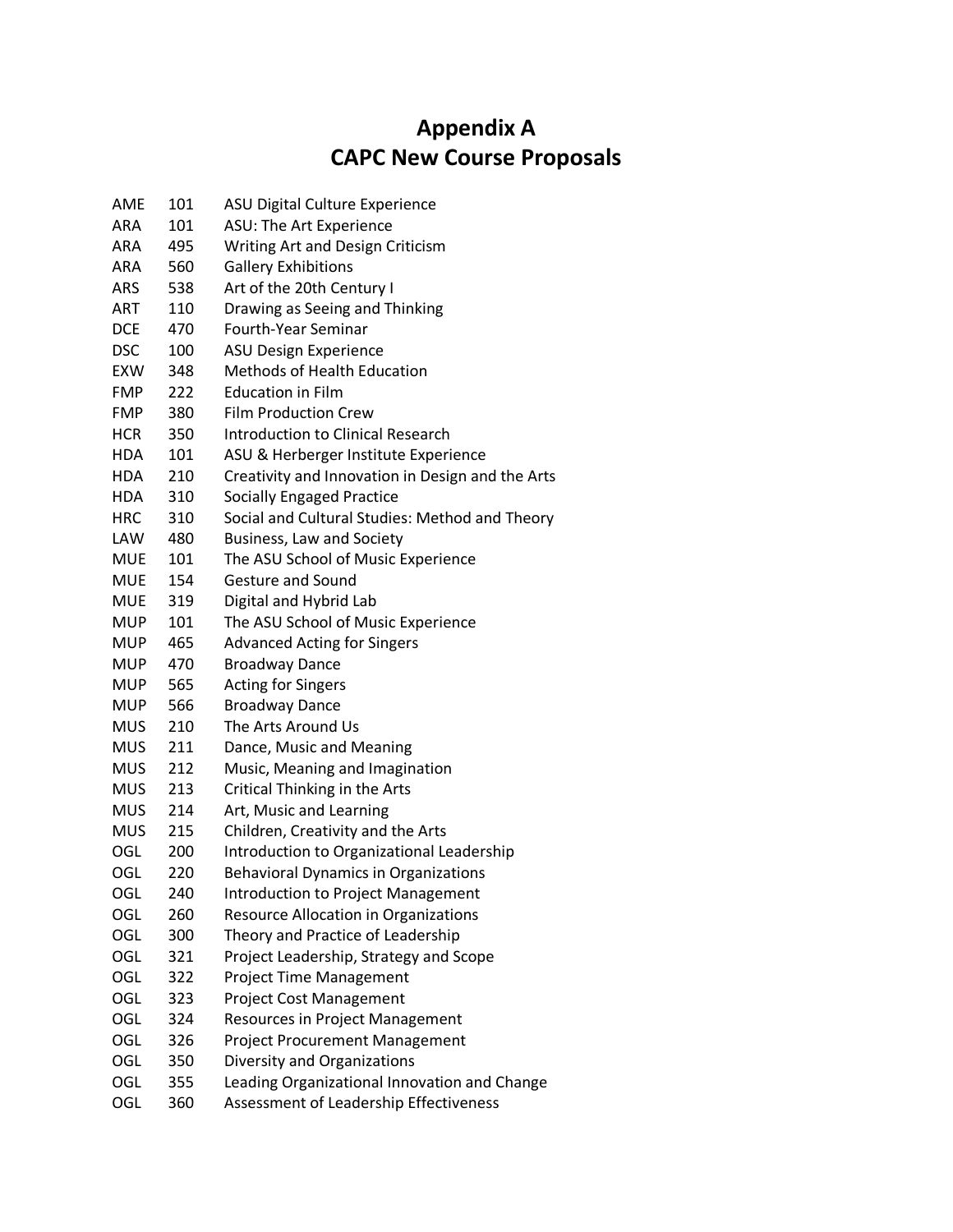OGL 421 Project Risk Management OGL 422 Project Quality Management SGS 350 Economic Development and Globalization STP 450 Nonparametric Statistics TEM 100 Seminar in Entrepreneurship TEM 230 Creativity and Business Innovation TEM 400 Technology Entrepreneurship TEM 401 Focus Area Project I TEM 402 Focus Area Project II THP 335 Advanced Stagecraft THP 435 Technical Direction THP 517 Stage Management THP 551 Arts Management THP 552 Arts Entrepreneurship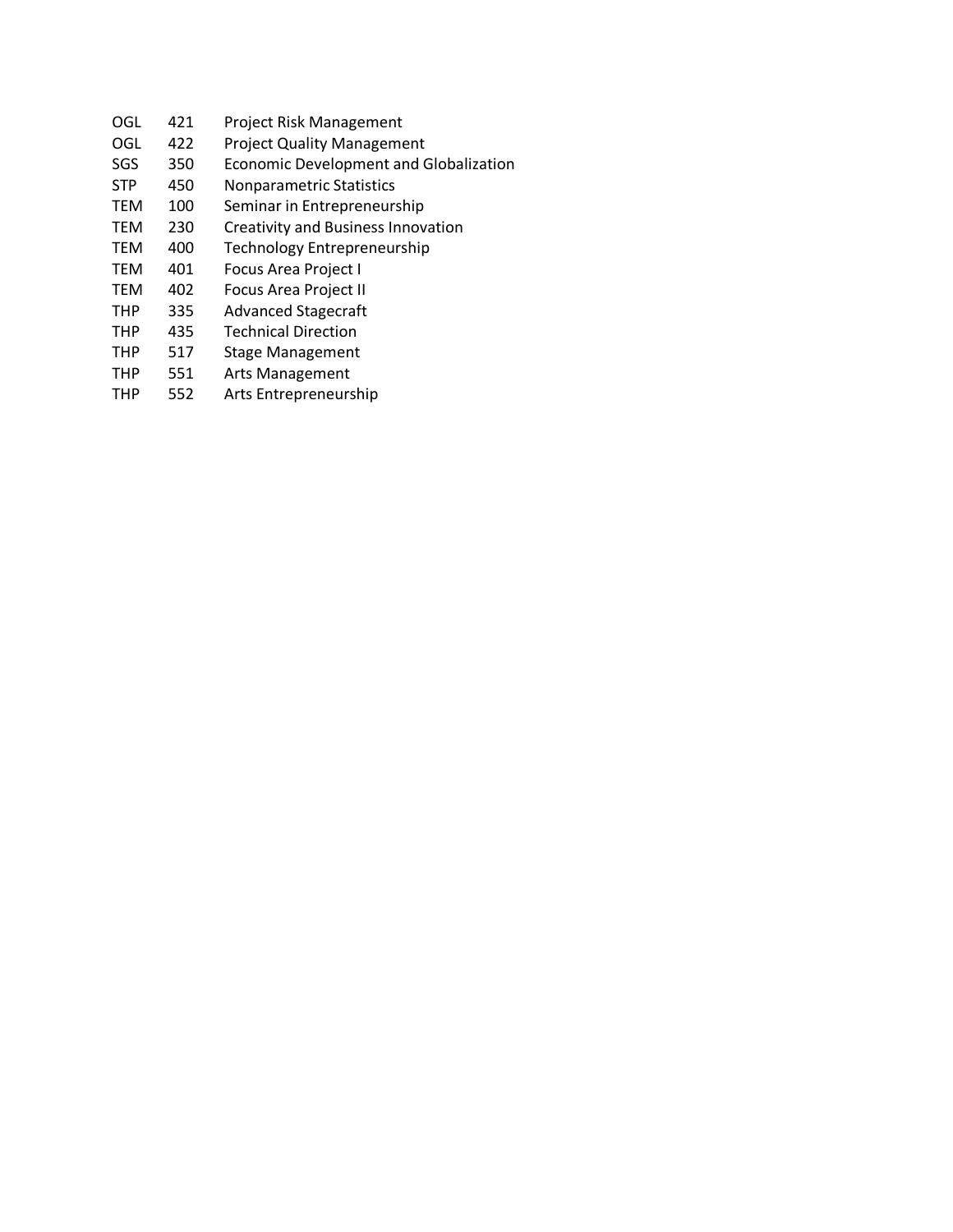# **INFORMATION ITEMS UNIVERSITY SENATE FALL 2012**

On December 6, 2012 the Curriculum and Academic Programs Committee will recommend approval of the following:

# **Mary Lou Fulton Teachers College**

*Division of Teacher Preparation* Establishment of an undergraduate concentration BAE in Elementary Education (Science, Technology, Engineering and Mathematics)

# **Mary Lou Fulton Teachers College**

*Division of Educational Leadership and Innovation* Establishment of a graduate concentration [MEd in Curriculum and Instruction \(Autism Spectrum Disorders\)](https://provost.asu.edu/sites/default/files/shared/capc/Autism%20Spectrum%20Disorders%20Conc%20%28UGC%20Final%20Copy%29_0.pdf) 

# **College of Liberal Arts and Sciences**

*School of International Letters and Cultures* Establishment of an undergraduate concentration BA in International Letters and Cultures (Classical Civilization)

### **College of Liberal Arts and Sciences**

*Department of English* Establishment of an undergraduate concentration BA in English (Secondary Education)

# **College of Liberal Arts and Sciences**

*Department of Physics* Establishment of an undergraduate concentration BS in Physics (Secondary Education)

### **College of Technology and Innovation**

*Department of Engineering* Establishment of an undergraduate concentration BSE in Engineering (Robotics)

# **College of Technology and Innovation**

*Department of Engineering* Establishment of an undergraduate concentration BSE in Engineering (Electrical Systems)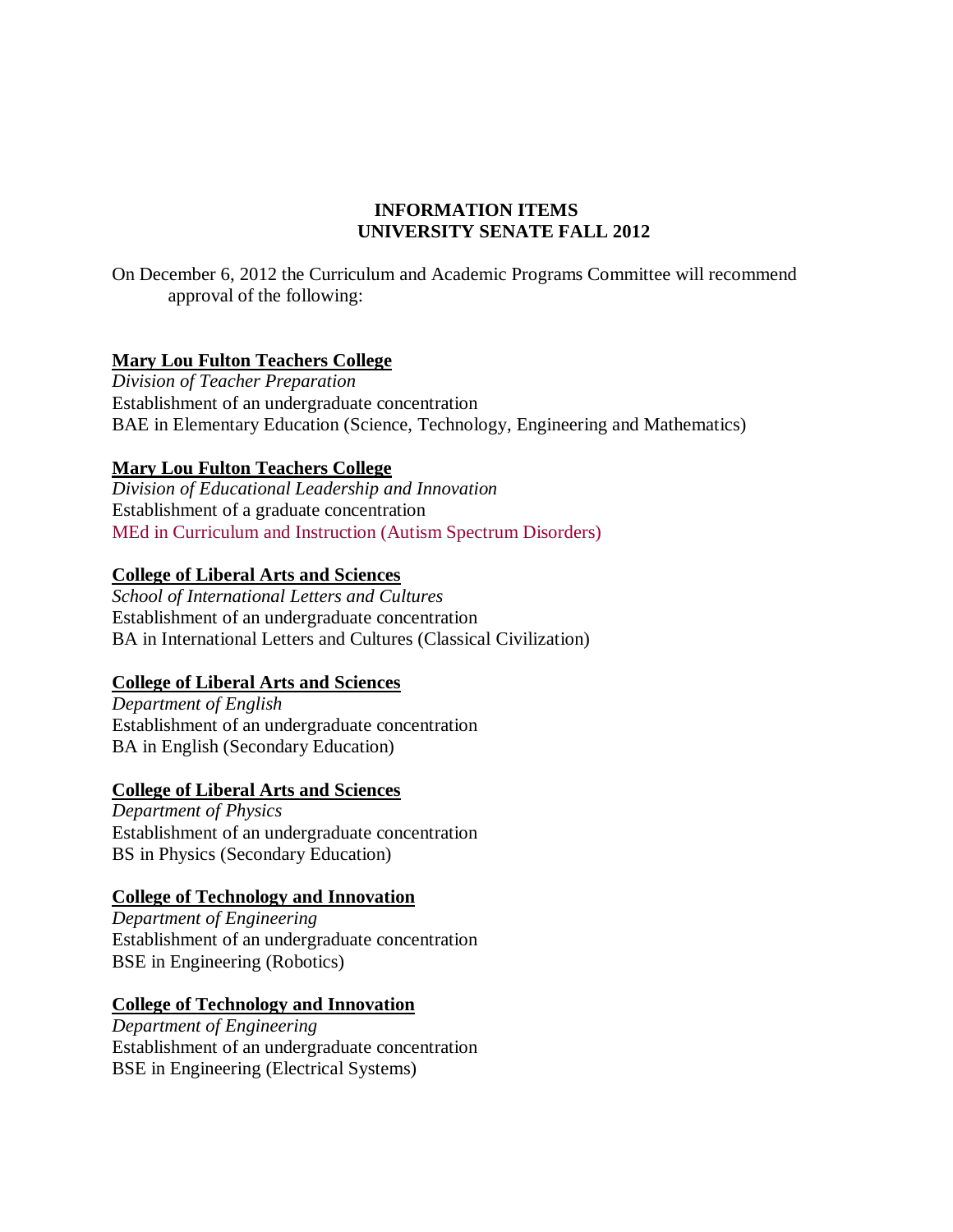# **College of Technology and Innovation**

*Department of Engineering* Establishment of an undergraduate concentration BSE in Engineering (Mechanical Engineering Systems)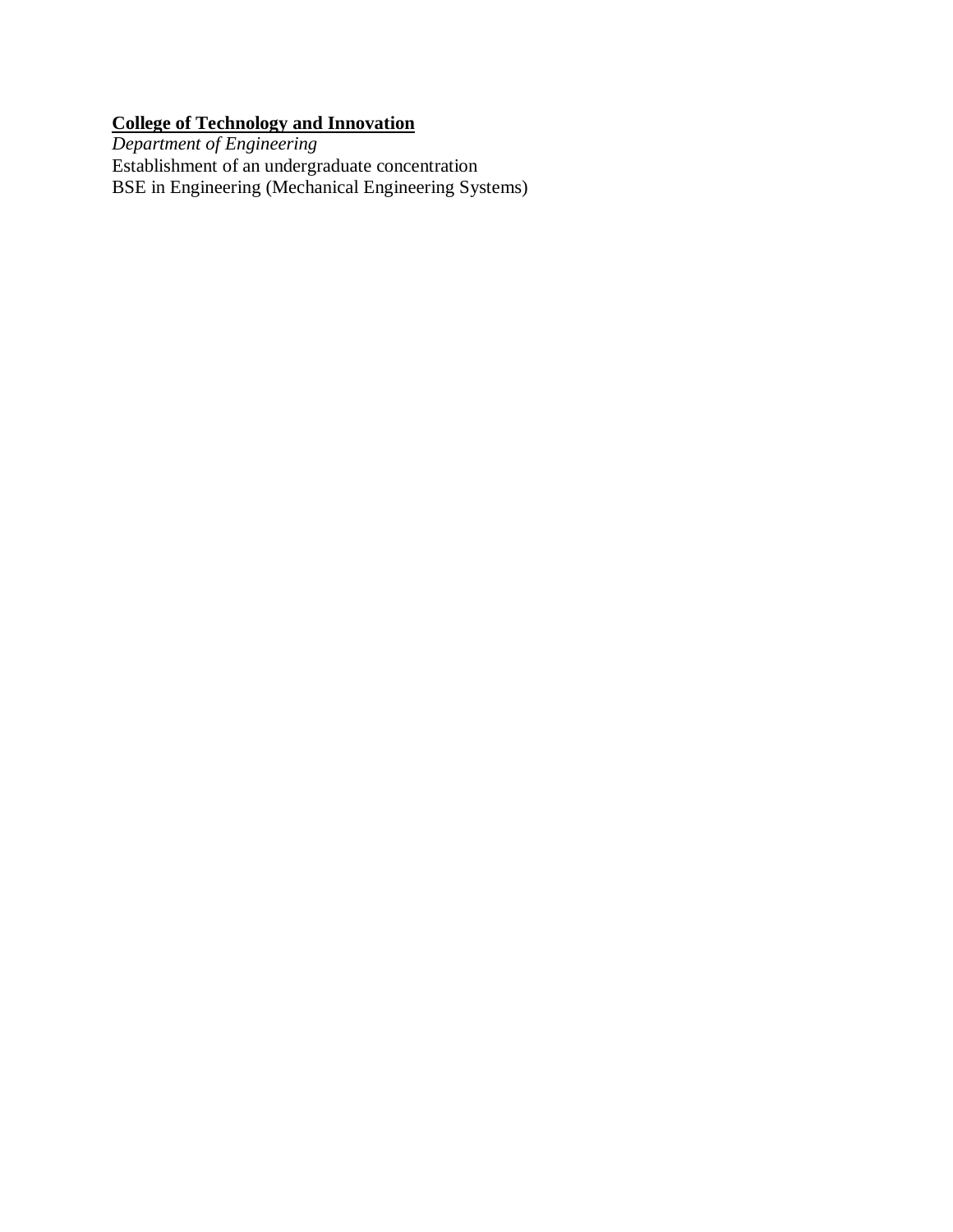#### *For Senate meeting use only, official versions of all motions are found online at the Senate website* **Old Business to Follow**

# **ARIZONA STATE UNIVERSITY** Second Reading

### **UNIVERSITY SENATE**

**FALL 2012**

### **Senate Motion # 2013-10**

| <b>Motion Introduced by:</b> | Curriculum and Academic Programs Committee<br>Arnold Maltz, Chair                                                                                                                       |
|------------------------------|-----------------------------------------------------------------------------------------------------------------------------------------------------------------------------------------|
| Date of First Reading:       | November 5, 2012                                                                                                                                                                        |
| Date of Second Reading:      | December 3, 2012                                                                                                                                                                        |
| <b>Title of Motion:</b>      | Request from the Walter Cronkite School of Journalism and Mass<br>Communication for the establishment of an undergraduate degree –<br><b>BA</b> in Mass Communication and Media Studies |

### **Action Requested:**

The Curriculum and Academic Programs Committee recommends University Senate approval of a proposal submitted by the Walter Cronkite School of Journalism and Mass Communication for the establishment of an undergraduate degree – BA in Mass Communication and Media Studies

### **Rationale:**

The online Bachelor of Arts in Mass Communication and Media Studies degree gives students a deep nuanced understanding of the growing importance, power, influence and changing nature of media in the world The program will explore global mass communication issues from all dimensions: social, cultural, historical, political, economic, technical and legal.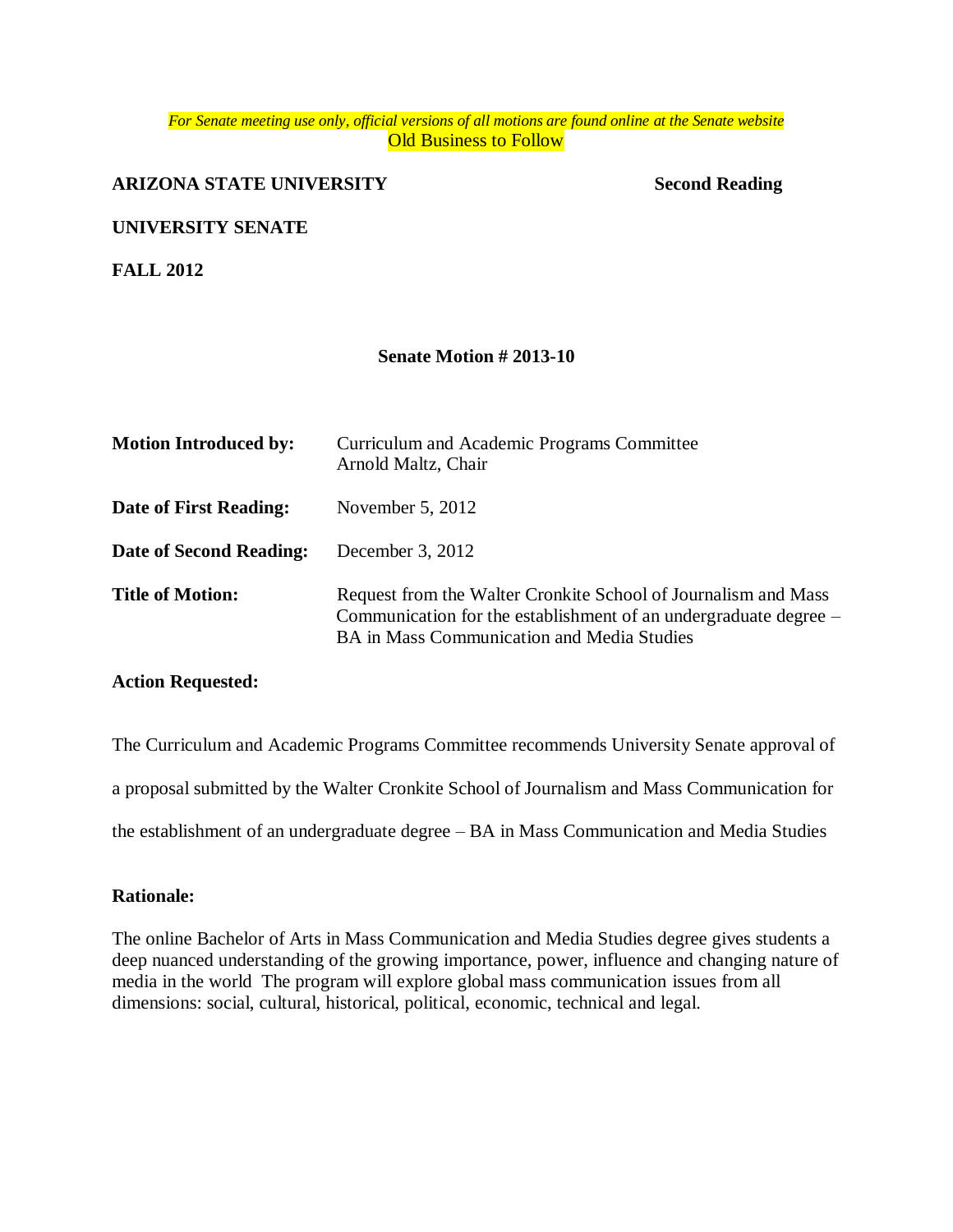# **UNIVERSITY SENATE**

**FALL 2012**

### **Senate Motion # 2013-11**

| <b>Motion Introduced by:</b> | Curriculum and Academic Programs Committee<br>Arnold Maltz, Chair                                                             |
|------------------------------|-------------------------------------------------------------------------------------------------------------------------------|
| Date of First Reading:       | November $5, 2012$                                                                                                            |
| Date of Second Reading:      | December 3, $2012$                                                                                                            |
| <b>Title of Motion:</b>      | Request from the College of Health Solutions for the establishment<br>of the School of the Science of Health Care<br>Delivery |

#### **Action Requested:**

The Curriculum and Academic Programs Committee recommends University Senate approval of

a proposal submitted by the College of Health Solutions for the establishment of the School of

the Science of Health Care Delivery

### **Rationale:**

The new school will bring together expertise from across the university to foster research and education relevant to the science of health care delivery. The system of health care in the United States is undergoing massive change and the new School will bring academic talent at ASU together to do research relevant to this topic as well as educating future professionals in an array of fields related to health and health care.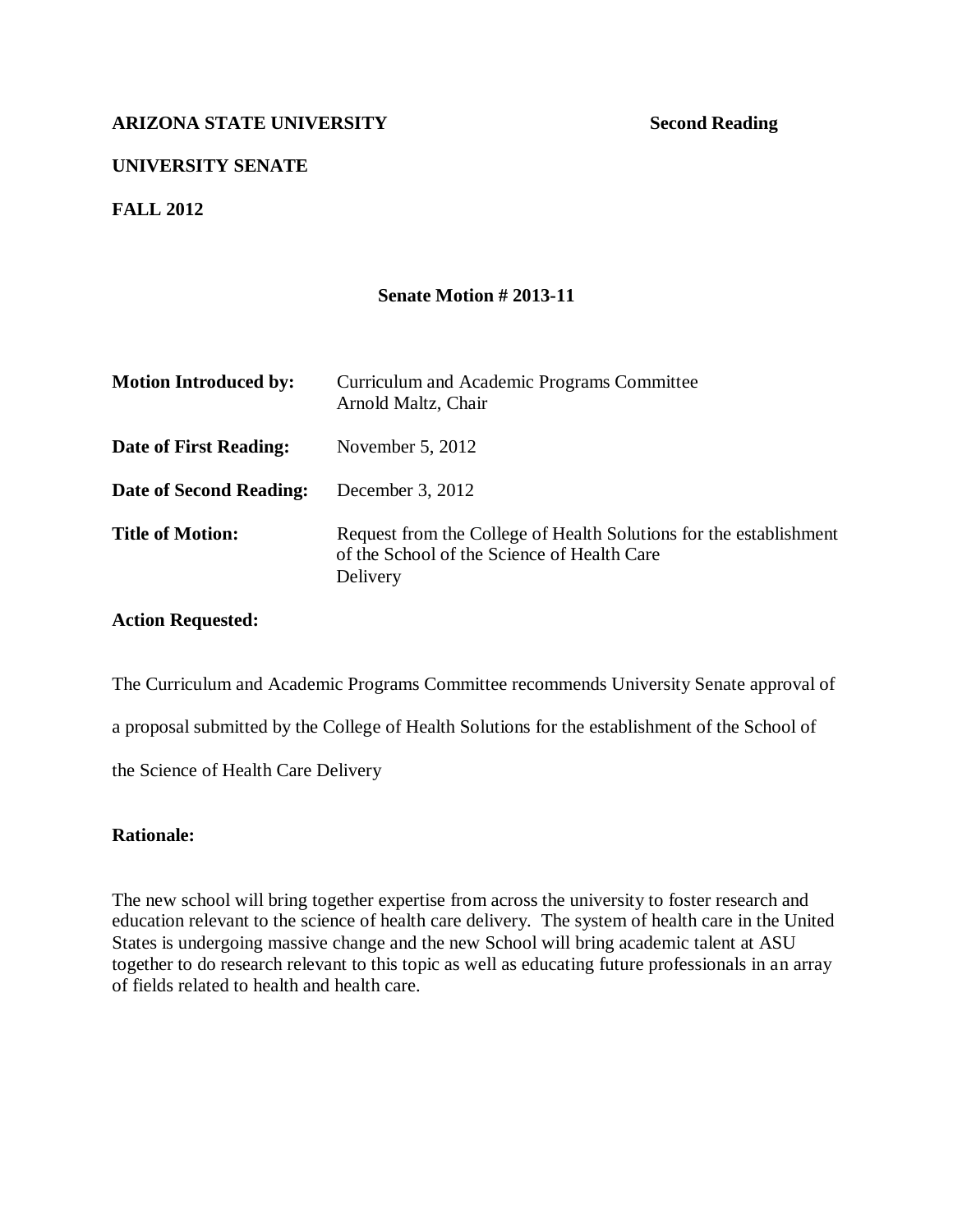# **UNIVERSITY SENATE**

**FALL 2012**

#### **Senate Motion # 2013-12**

| <b>Motion Introduced by:</b> | Curriculum and Academic Programs Committee<br>Arnold Maltz, Chair                                                                                                                                 |
|------------------------------|---------------------------------------------------------------------------------------------------------------------------------------------------------------------------------------------------|
| Date of First Reading:       | November $5, 2012$                                                                                                                                                                                |
| Date of Second Reading:      | December 3, 2012                                                                                                                                                                                  |
| <b>Title of Motion:</b>      | Request from the New College of Interdisciplinary Arts and<br>Sciences – School of Mathematical and Natural Sciences - for the<br>establishment of an undergraduate<br>$degree - BS$ in Forensics |

#### **Action Requested:**

The Curriculum and Academic Programs Committee recommends University Senate approval of

a proposal submitted by the New College of Interdisciplinary Arts and Sciences – School of

Mathematical and Natural Sciences – for the establishment of an undergraduate degree – BS in

Forensics

#### **Rationale:**

This program provides and prepares students to pursue careers in forensic laboratories and in the research and development of technologies in forensics. The degree places emphasis on chemistry and biology laboratory coursework as both provide experience with essential techniques commonly used in crime labs. This degree also places emphasis on oral communication skills that will prepare graduates for the multifaceted, interdisciplinary aspects of their careers in forensics.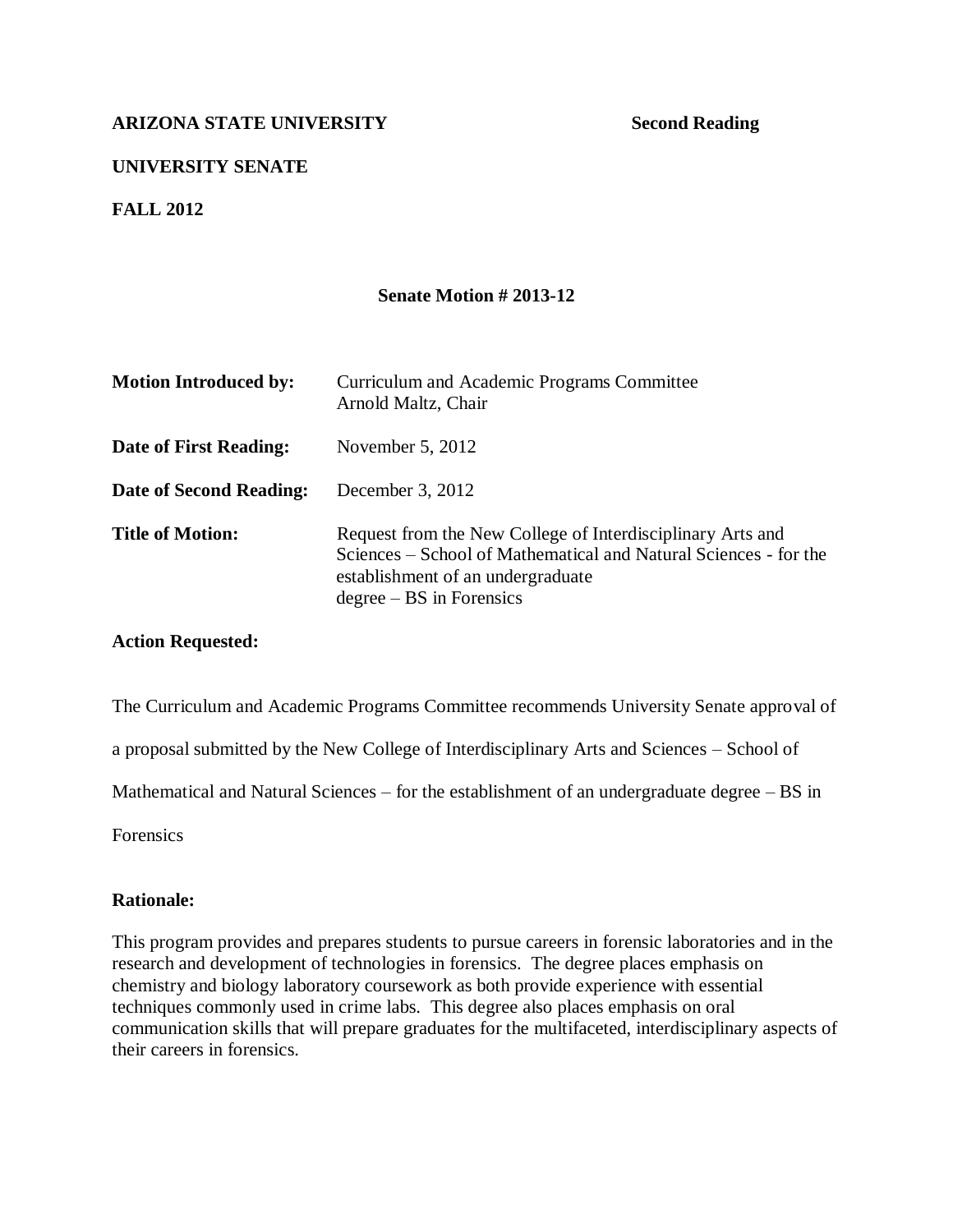# **UNIVERSITY SENATE**

**FALL 2012**

# **Senate Motion # 2012-13**

| <b>Motion Introduced by:</b> | Curriculum and Academic Programs Committee<br>Arnold Maltz, Chair                                                                                                                              |
|------------------------------|------------------------------------------------------------------------------------------------------------------------------------------------------------------------------------------------|
| Date of First Reading:       | November $5, 2012$                                                                                                                                                                             |
| Date of Second Reading:      | December $3, 2012$                                                                                                                                                                             |
| <b>Title of Motion:</b>      | Request from the College of Health Solutions – School of<br>the Science of Health Care Delivery – for the establishment<br>of a graduate degree – MS in the Science of Health Care<br>Delivery |

# **Action Requested:**

The Curriculum and Academic Programs Committee recommends University Senate approval of

a proposal submitted by the College of Health Solutions – School of the Science of Health Care

Delivery – for the establishment of a graduate degree – MS in the Science of Health Care

Delivery

### **Rationale:**

The Master of Science in the Science of Health Care Delivery (MSHCD) is designed to provide a foundation in the multidisciplinary field of health care delivery. This degree will provide students with knowledge and competencies to contribute in a patient-centered, safe and cost effective health care system. The ASU degree is designed for individuals with an interest in a career in the health care industry. The degree will also be embedded within the new medical school curriculum at Mayo Clinic Scottsdale when the MD degree is launched in 2014. The program will focus on quality improvement systems in health care, health disparities and interventions, health education, health economics, health policy, inter-professional teamwork and leadership skills, change management, and evidence based assessment and management. Much of the coursework will utilize a case-based, solution-oriented approach to facilitate integration of knowledge and competencies.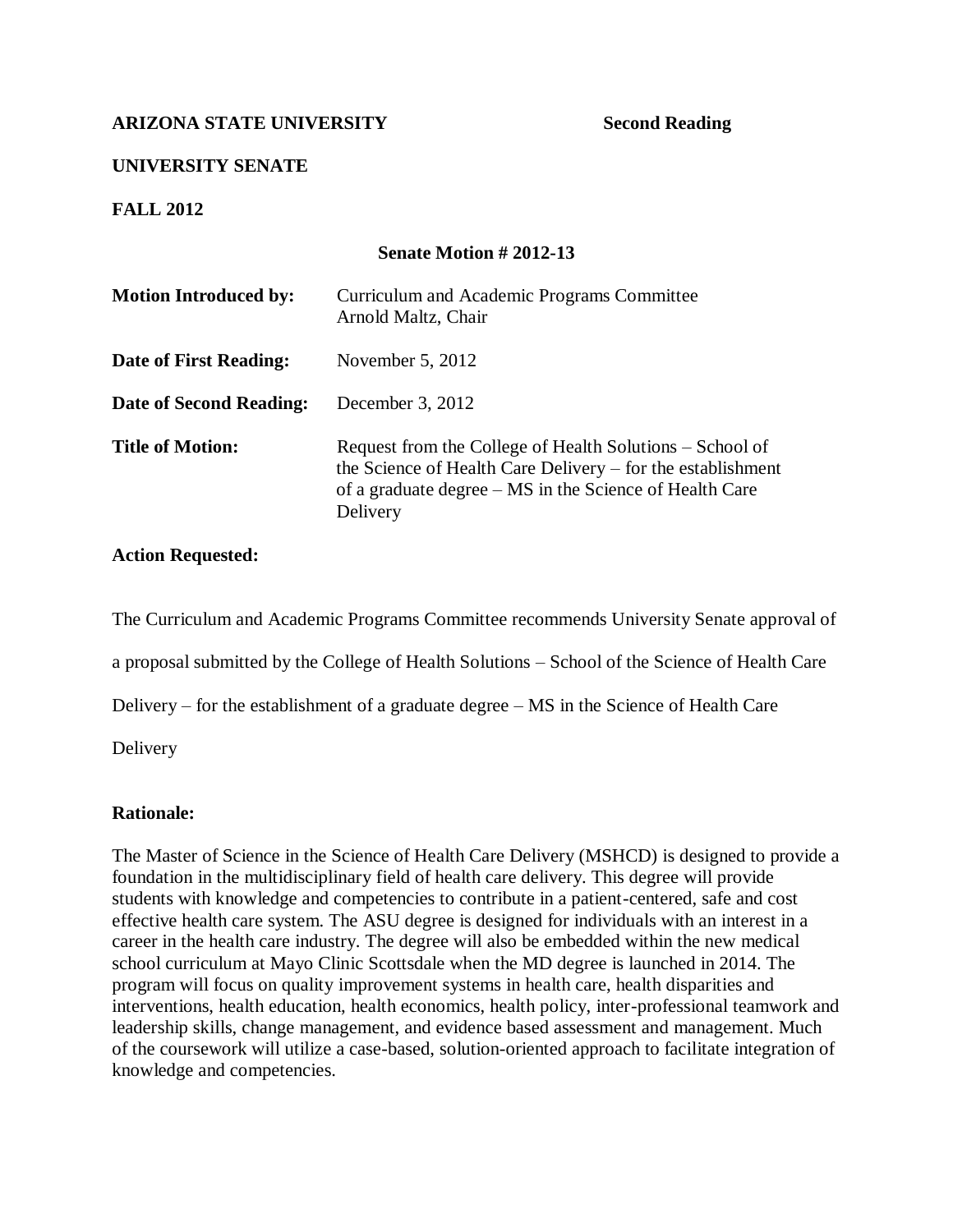# **UNIVERSITY SENATE**

# **FALL 2012**

### **Senate Motion # 2013-14**

| <b>Motion Introduced by:</b>  | Curriculum and Academic Programs Committee<br>Arnold Maltz, Chair                                                                             |
|-------------------------------|-----------------------------------------------------------------------------------------------------------------------------------------------|
| <b>Date of First Reading:</b> | November $5, 2012$                                                                                                                            |
| Date of Second Reading:       | December 3, 2012                                                                                                                              |
| <b>Title of Motion:</b>       | Request from the School of Sustainability $-$ for the<br>establishment of a graduate certificate – Complex Adaptive<br><b>Systems Science</b> |

### **Action Requested:**

The Curriculum and Academic Programs Committee recommends University Senate approval of

a proposal submitted by the School of Sustainability – for the establishment of a graduate

certificate – Complex Adaptive Systems Science

### **Rationale:**

We propose to create a new interdisciplinary graduate certificate that helps train the next generation of scientists in advanced concepts and methods needed for approaching diverse phenomena in the social and life sciences as **complex adaptive systems** (*CAS*). This educational program will be tightly integrated with diverse, ongoing, university-wide research on CAS at Arizona State University and will emphasize the value of a CAS perspective to giving science better insight and a more active role in seeking solutions to a broad array of critical issues facing our society today. This certificate is designed to be complementary and closely linked to a recently approved and initiated interdisciplinary Doctoral Concentration in CASS.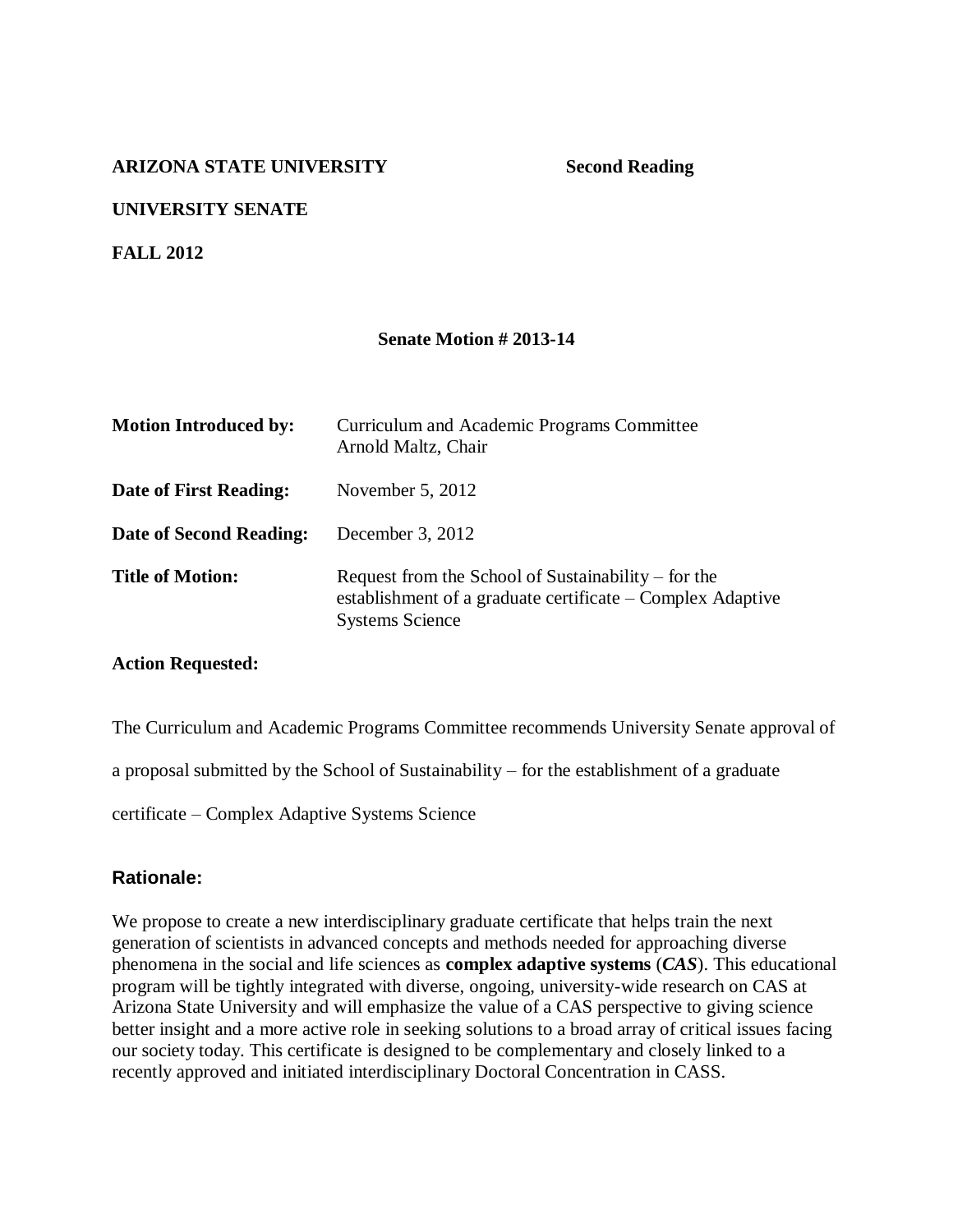# **UNIVERSITY SENATE**

**FALL 2012**

#### **Senate Motion # 2013-15**

| <b>Motion Introduced by:</b> | Curriculum and Academic Programs Committee<br>Arnold Maltz, Chair                                                                                      |
|------------------------------|--------------------------------------------------------------------------------------------------------------------------------------------------------|
| Date of First Reading:       | November $5, 2012$                                                                                                                                     |
| Date of Second Reading:      | December 3, $2012$                                                                                                                                     |
| <b>Title of Motion:</b>      | Request from the Graduate College – for the establishment<br>of a graduate certificate – Responsible Innovation in<br>Science, Engineering and Society |

#### **Action Requested:**

The Curriculum and Academic Programs Committee recommends University Senate approval of

a proposal submitted by the Graduate College – for the establishment of a graduate certificate –

Responsible Innovation in Science, Engineering and Society

### **Rationale:**

The Graduate Certificate in Responsible Innovation in Science, Engineering and Society will provide documented credit for graduate students interested in responsible innovation, science policy, innovation policy and science meets society issues. Students will learn essential skills, knowledge, and methods for understanding the human and social dimensions of science and technology and their applicability for analyzing processes of innovation, expert advice, and large-scale technological systems. This certificate will be an excellent way for students in the natural sciences and engineering field to demonstrate an interest and competency in the subjects above, as well as a place for S&T professionals in industry and government to continue their education in these areas.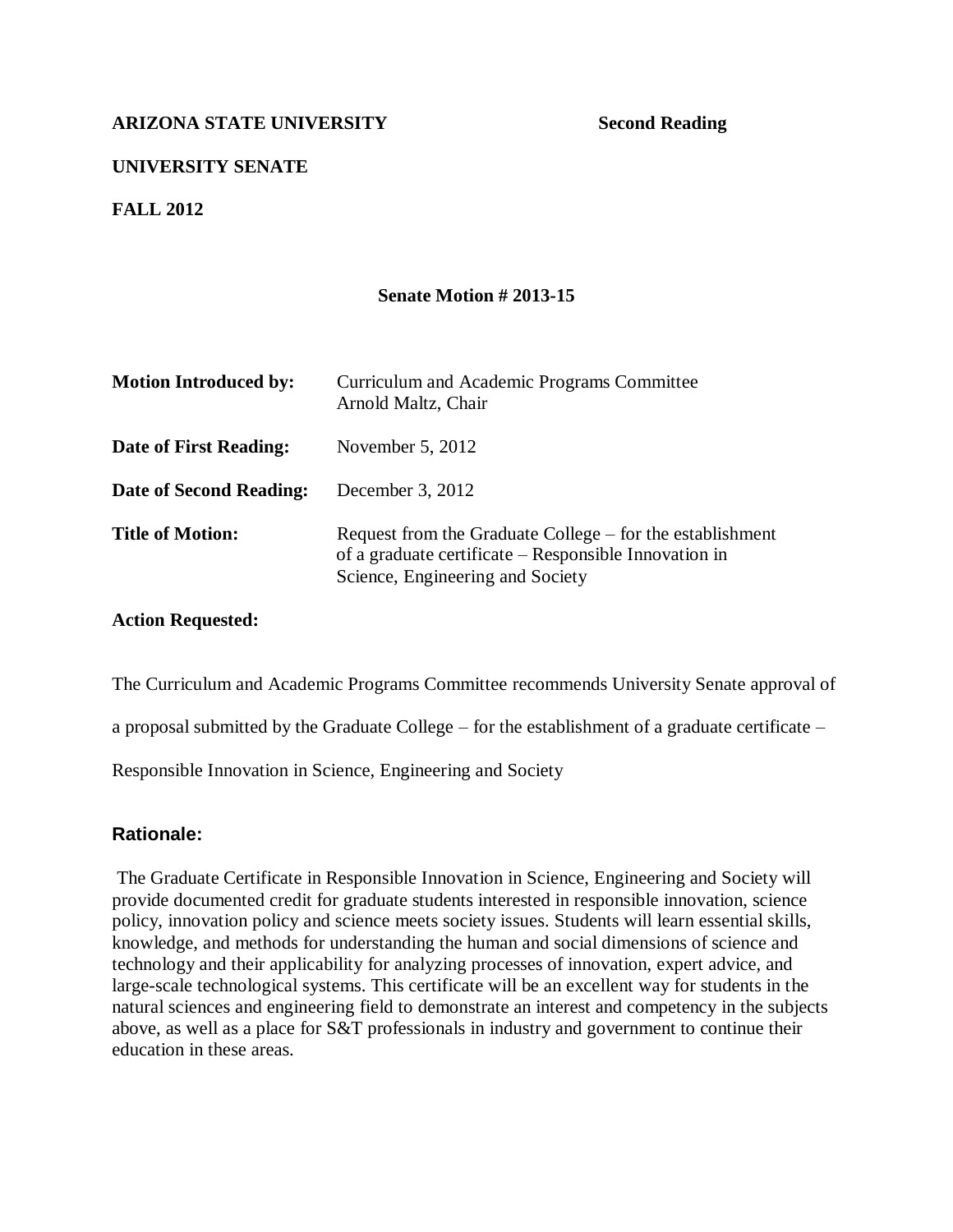# **UNIVERSITY SENATE**

**FALL 2012**

#### **Senate Motion # 2013-16**

| <b>Motion Introduced by:</b> | Curriculum and Academic Programs Committee<br>Arnold Maltz, Chair                                                                                |
|------------------------------|--------------------------------------------------------------------------------------------------------------------------------------------------|
| Date of First Reading:       | November $5, 2012$                                                                                                                               |
| Date of Second Reading:      | December $3, 2012$                                                                                                                               |
| <b>Title of Motion:</b>      | Request from the W.P. Carey School of Business- Office of<br>the Dean – for the establishment of a graduate degree -<br>MS in Business Analytics |

#### **Action Requested:**

The Curriculum and Academic Programs Committee recommends University Senate approval of

a proposal submitted by the W.P Carey School of Business – for the establishment of a graduate

degree – MS in Business Analytics

### **Rationale:**

The MSBA addresses a predicted 50-60% gap by 2018 in the supply of talent capable of performing deep analytics to address business and government problems and opportunities. Four trends are fueling data growth and job demand: cloud computing, a shift in emphasis to interaction processing from transaction processing, the growth of mobile data, and significant improvements in quantitative modeling software. The Program will leverage the combined analytics expertise of faculty in W. P. Carey School Departments. Data visualization will be a key integrating research niche and a catalyst for a new MSBA Laboratory. Such a laboratory is envisioned to be virtual; analytics vendors contacted thus far provide cloud-based, on-demand, visualization portals. Analytic vendor support for a virtual lab is anticipated to mitigate the need for substantial ASU resource investments.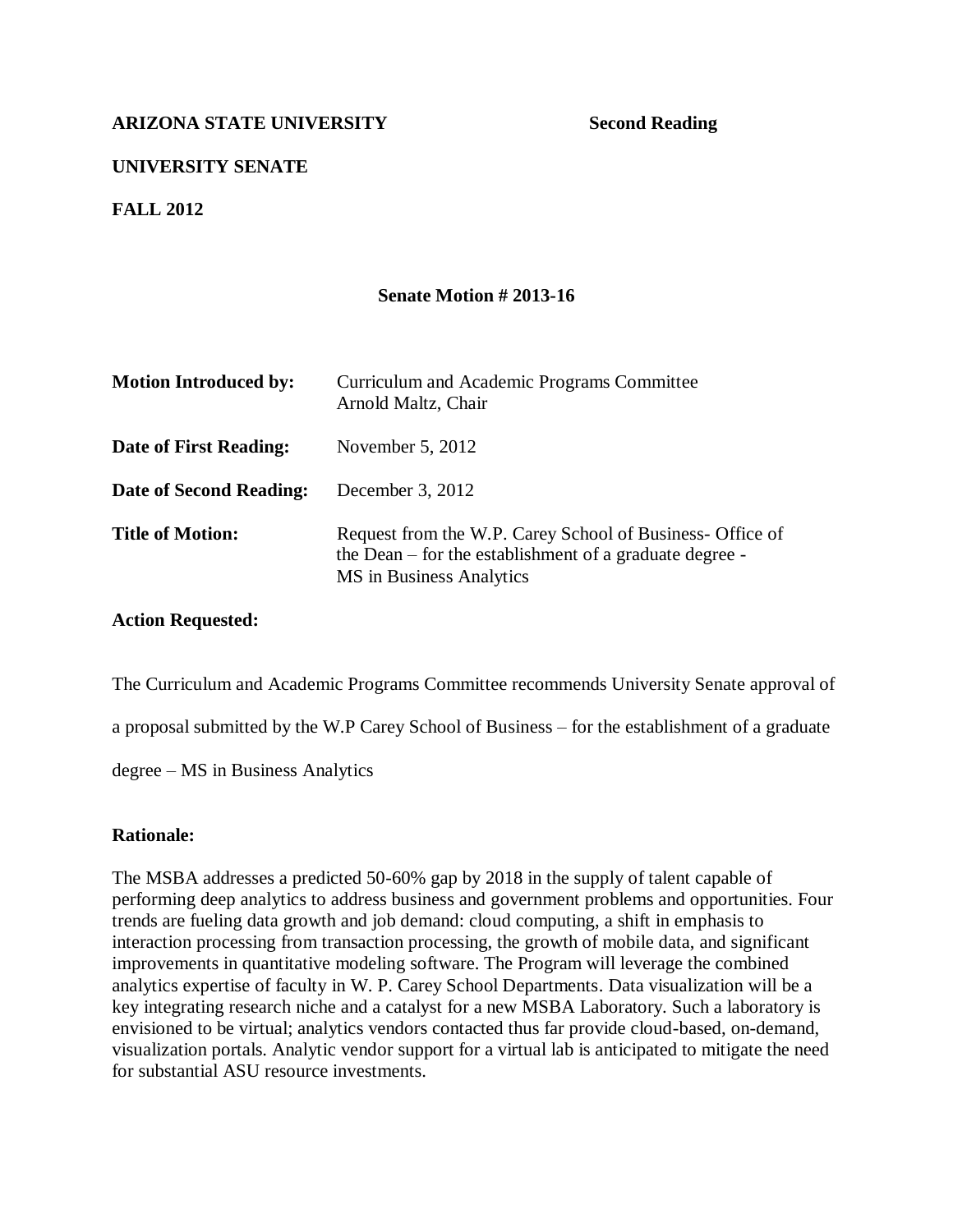# **UNIVERSITY SENATE**

**FALL 2012**

#### **Senate Motion # 2013-17**

| <b>Motion Introduced by:</b> | Curriculum and Academic Programs Committee<br>Arnold Maltz, Chair                                                                                                                         |
|------------------------------|-------------------------------------------------------------------------------------------------------------------------------------------------------------------------------------------|
| Date of First Reading:       | November $5, 2012$                                                                                                                                                                        |
| Date of Second Reading:      | December 3, 2012                                                                                                                                                                          |
| <b>Title of Motion:</b>      | Request from the School of Letters and Sciences – College of<br>Technology and Innovation – for the reorganization of an<br>academic unit - Department of Applied Science and Mathematics |

#### **Action Requested:**

The Curriculum and Academic Programs Committee recommends University Senate approval of a proposal submitted by the School of Letters and Sciences – College of Technology and Innovation – for the reorganization of an academic unit – Department of Applied Science and **Mathematics** 

### **Rationale:**

The faculty in biology, chemistry, physics and mathematics on the Polytechnic campus will join the faculty in the School of Letters and Sciences at the Polytechnic campus. No faculty will change locations or teaching assignments.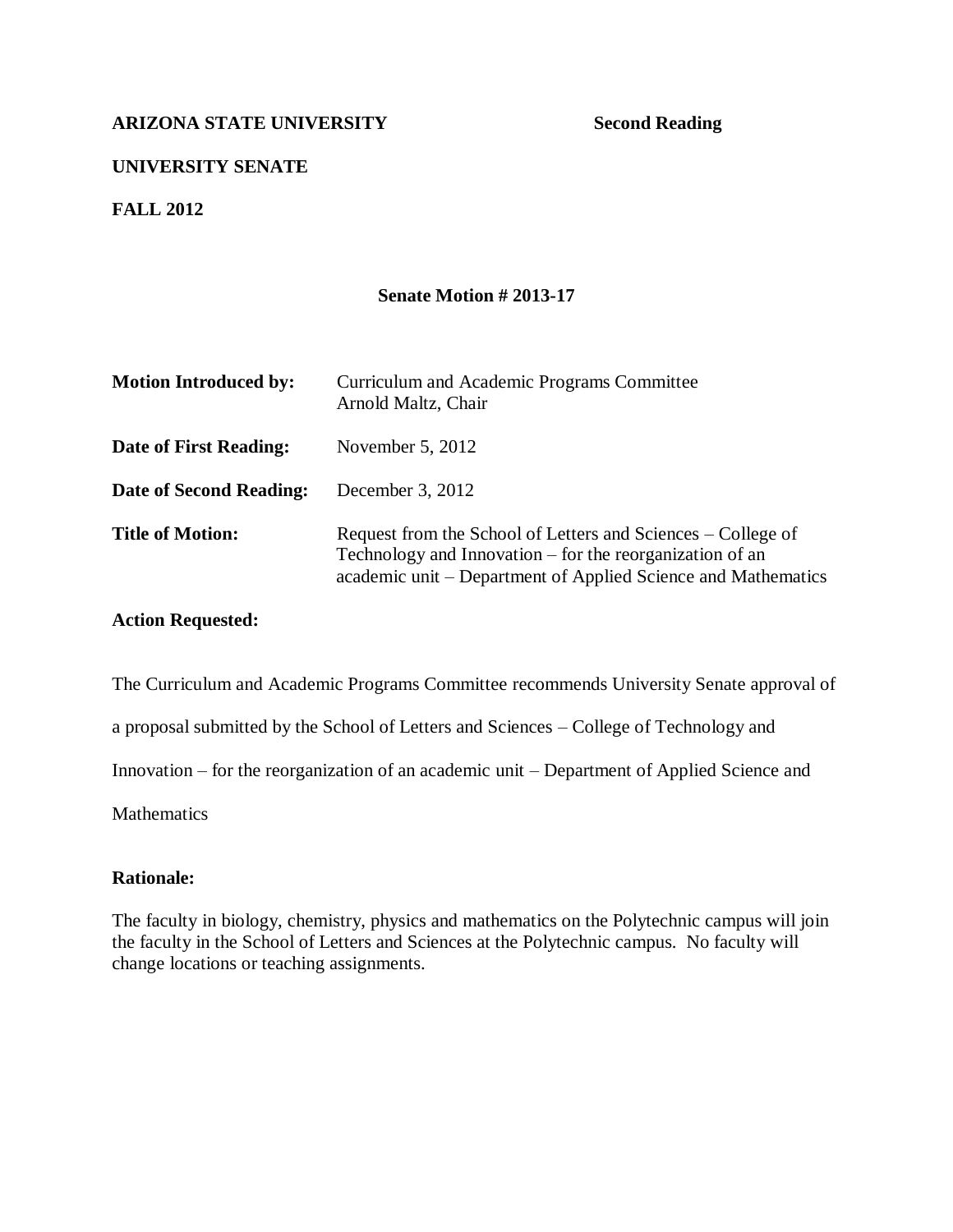# **UNIVERSITY SENATE**

**FALL 2012**

#### **Senate Motion # 2012-18**

| <b>Motion Introduced by:</b> | Curriculum and Academic Programs Committee<br>Arnold Maltz, Chair                                                                                                       |
|------------------------------|-------------------------------------------------------------------------------------------------------------------------------------------------------------------------|
| Date of First Reading:       | November $5, 2012$                                                                                                                                                      |
| Date of Second Reading:      | December 3, 2012                                                                                                                                                        |
| <b>Title of Motion:</b>      | Request from the Mary Lou Fulton Teachers College – Division of<br>Teacher Preparation – for the establishment of an undergraduate<br>certificate – Secondary Education |

#### **Action Requested:**

The Curriculum and Academic Programs Committee recommends University Senate approval of

a proposal submitted by the Mary Lou Fulton Teachers College – Division of Teacher

Preparation – for the establishment of an undergraduate certificate – Secondary Education

### **Rationale:**

Secondary Education (SED) certificate program prepares students who wish to teach students enrolled in seventh through twelfth grades. While students develop a strong content background, the SED certification focuses on developing the requisite teaching knowledge and abilities to successfully teach middle or high school students.

This Secondary Education Certificate is designed to allow students to receive a degree in a content area and be eligible for teaching certification grades 7-12 from the Arizona Department of Education.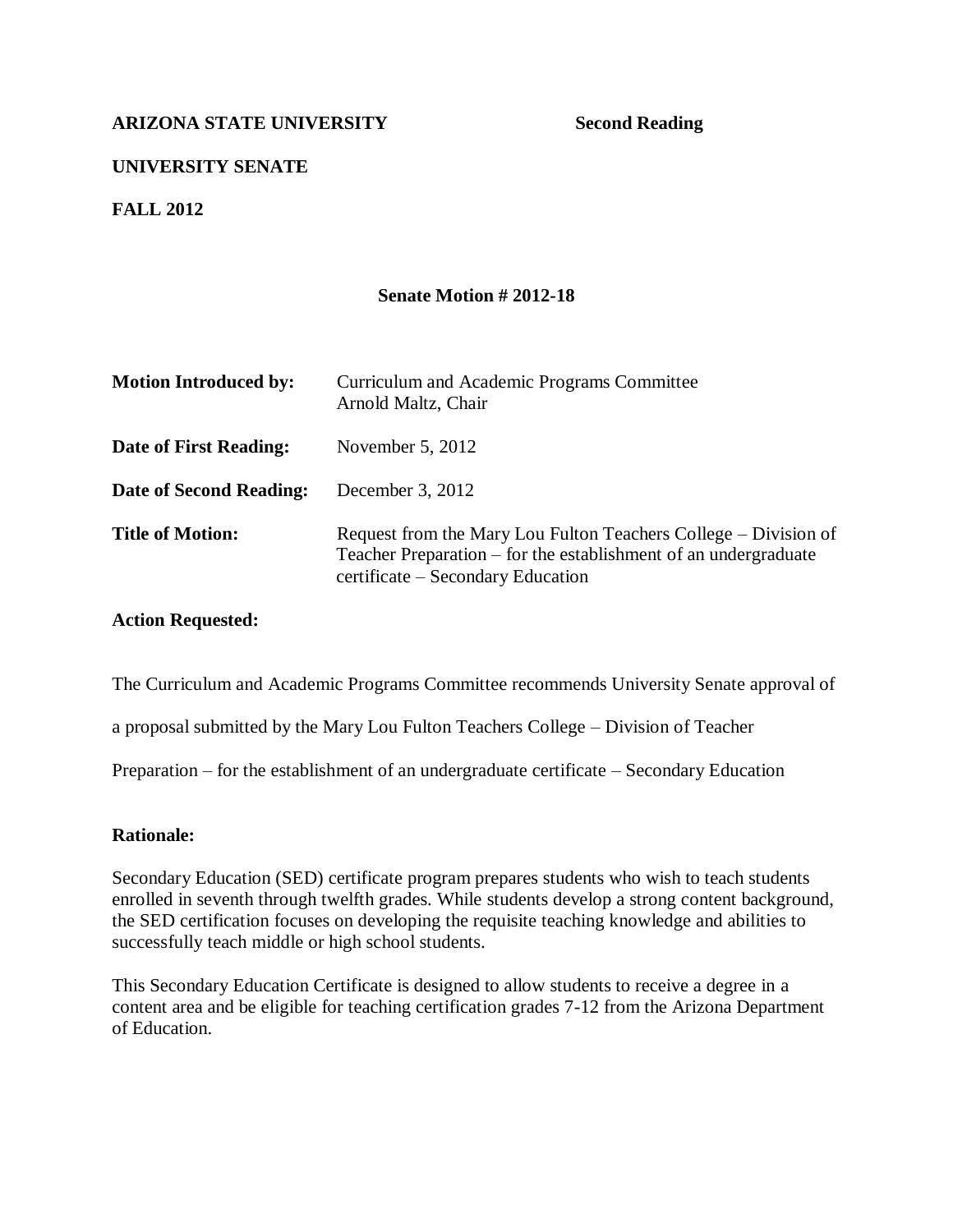# **UNIVERSITY SENATE**

**FALL 2012**

#### **Senate Motion # 2013-19**

| <b>Motion Introduced by:</b>   | Curriculum and Academic Programs Committee<br>Arnold Maltz, Chair                                                                                                   |
|--------------------------------|---------------------------------------------------------------------------------------------------------------------------------------------------------------------|
| Date of First Reading:         | November $5, 2012$                                                                                                                                                  |
| <b>Date of Second Reading:</b> | December $3, 2012$                                                                                                                                                  |
| <b>Title of Motion:</b>        | Request from the College of Liberal Arts and Sciences –<br>Department of Physics – for the establishment of an undergraduate<br>degree $program - BS$ in Biophysics |

#### **Action Requested:**

The Curriculum and Academic Programs Committee recommends University Senate approval of

a proposal submitted by the College of Liberal Arts and Sciences – Department of Physics – for

the establishment of an undergraduate degree program – BS in Biophysics.

### **Rationale:**

Biophysics is concerned with the energies, forces and motions that govern the molecular processes of life. The B.S. degree in biophysics is interdisciplinary, providing students with a working understanding of the important principles of physics, chemistry and biology that control molecular biophysics of cells.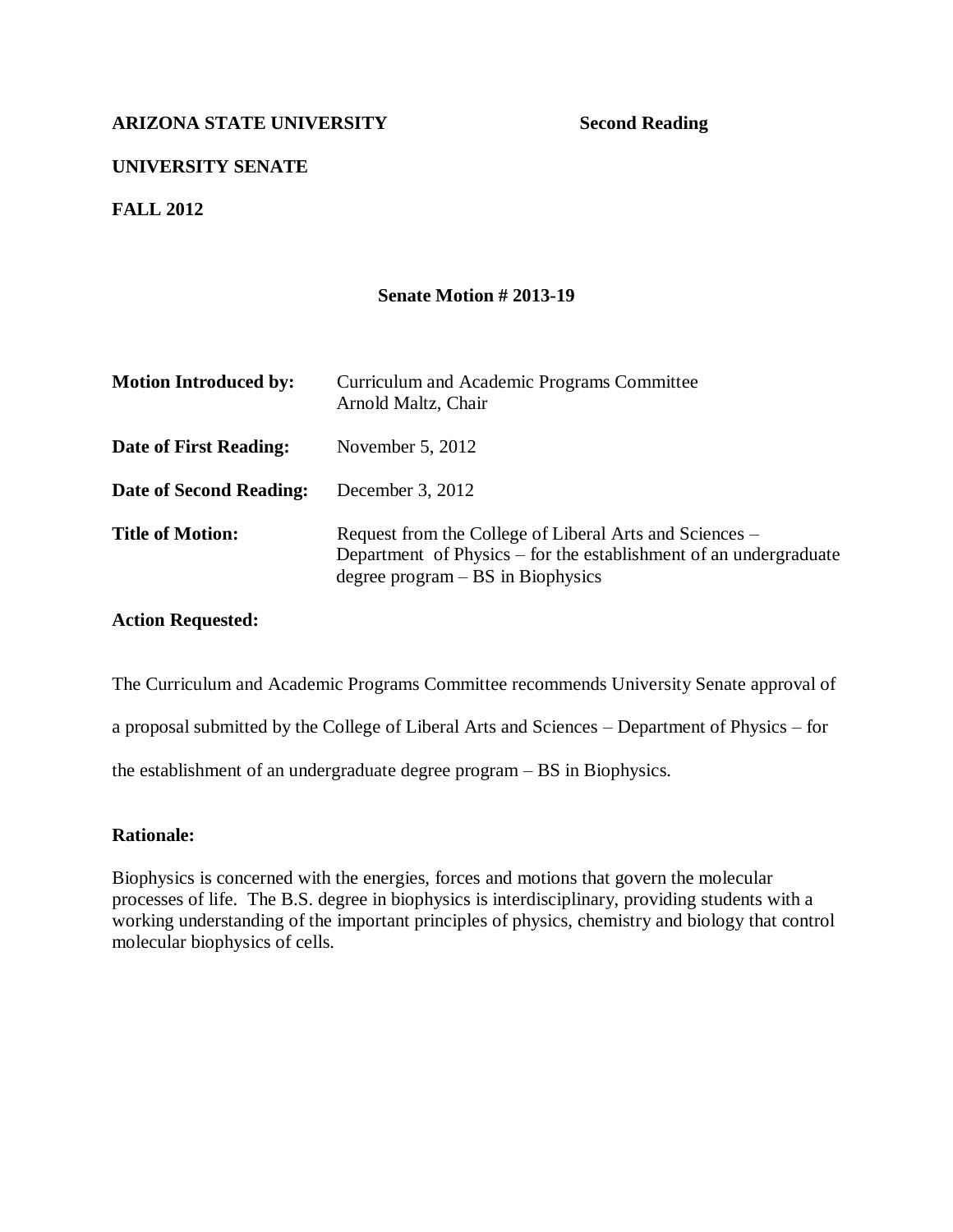# **UNIVERSITY SENATE**

**FALL 2012**

#### **Senate Motion # 2013-20**

| <b>Motion Introduced by:</b> | Curriculum and Academic Programs Committee<br>Arnold Maltz, Chair                                                                                                    |
|------------------------------|----------------------------------------------------------------------------------------------------------------------------------------------------------------------|
| Date of First Reading:       | November $5, 2012$                                                                                                                                                   |
| Date of Second Reading:      | December 3, 2012                                                                                                                                                     |
| <b>Title of Motion:</b>      | Request from the Mary Lou Fulton Teachers College – Division of<br>Teacher Preparation – for the establishment of an undergraduate<br>certificate – Games and Impact |

#### **Action Requested:**

The Curriculum and Academic Programs Committee recommends University Senate approval of

a proposal submitted by the Mary Lou Fulton Teachers College – Division of Teacher

Preparation – for the establishment of an undergraduate certificate – Games and Impact

### **Rationale:**

The Certificate in Games and Impact is intended for undergraduates with a desire to become change agents in their current and future areas of interest, study and training. The Certificate provides a solid grounding in the theory, design and use of games as tools for effecting change in education, health, and social justice, among other fields. For this reason, it is appropriate for students in a wide range of majors, including interested students in design and programming.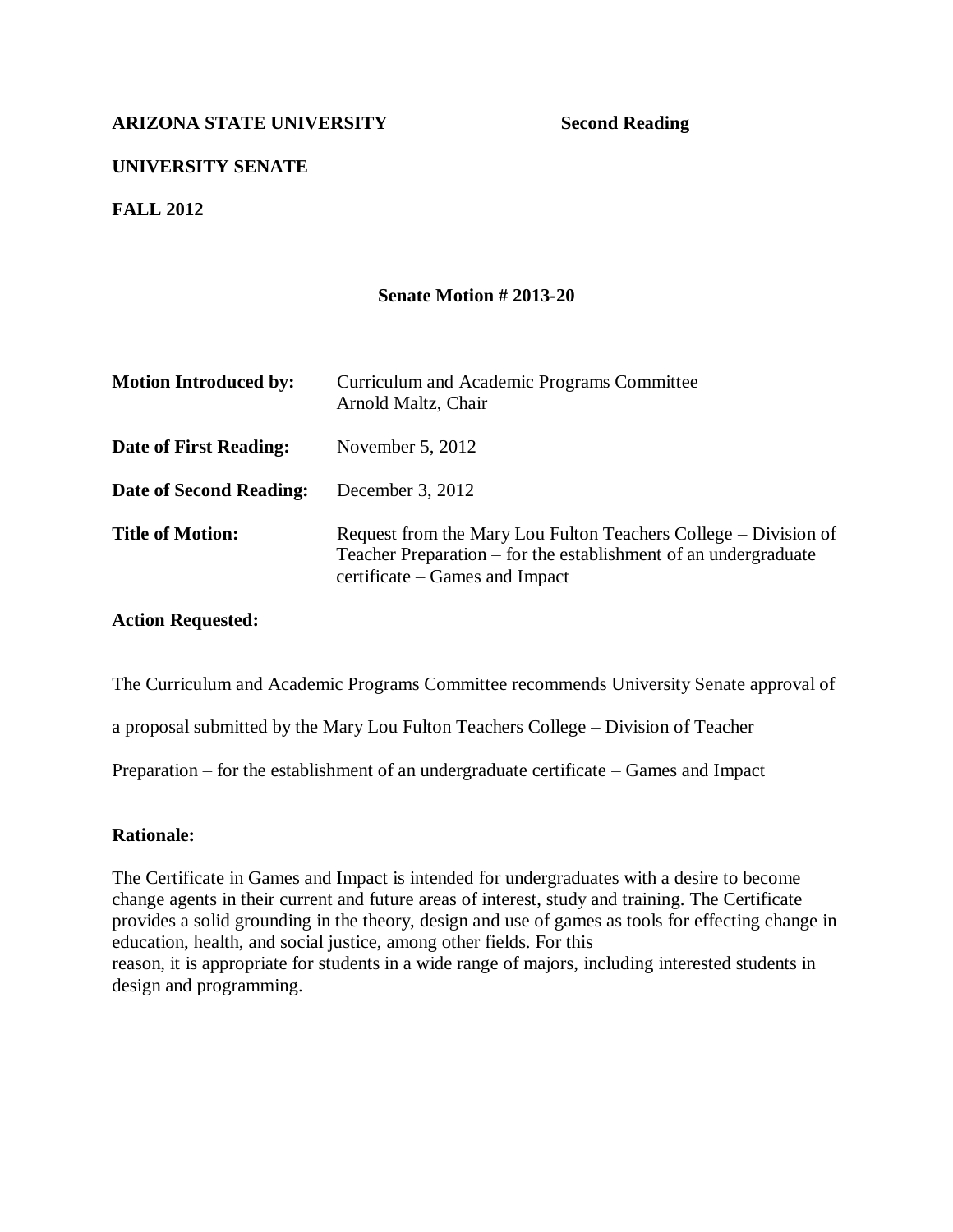# **UNIVERSITY SENATE**

**FALL 2012**

#### **Senate Motion # 2013-21**

| <b>Motion Introduced by:</b> | Curriculum and Academic Programs Committee<br>Arnold Maltz, Chair                                                                                                            |
|------------------------------|------------------------------------------------------------------------------------------------------------------------------------------------------------------------------|
| Date of First Reading:       | November $5, 2012$                                                                                                                                                           |
| Date of Second Reading:      | December 3, 2012                                                                                                                                                             |
| <b>Title of Motion:</b>      | Request from the W.P. Carey School of Business – Department of<br>Management – for the establishment of an undergraduate degree<br>program – BS in Business Entrepreneurship |

#### **Action Requested:**

The Curriculum and Academic Programs Committee recommends University Senate approval of

a proposal submitted by the W.P. Carey School of Business – Department of Management – for

the establishment of an undergraduate degree program – BS in Business Entrepreneurship

### **Rationale:**

This proposal for a BS in Business Entrepreneurship is simply a change in status from our popular entrepreneurship concentration within management to its own degree within the management department. There will be no content changes with this move. The program prepares students to identify, evaluate and develop entrepreneurial opportunities, whether in existing companies or through new business ventures. Students earning the degree may follow multiple self-directed paths such as starting a new venture, working for a new venture or a small business, or working as an innovative leader within an existing organization. The degree has an emphasis on collaboration, leadership, communication and team building, as well as development in refined analytical, managerial and leadership skills appropriate for people who want to change the world through new product development and innovation.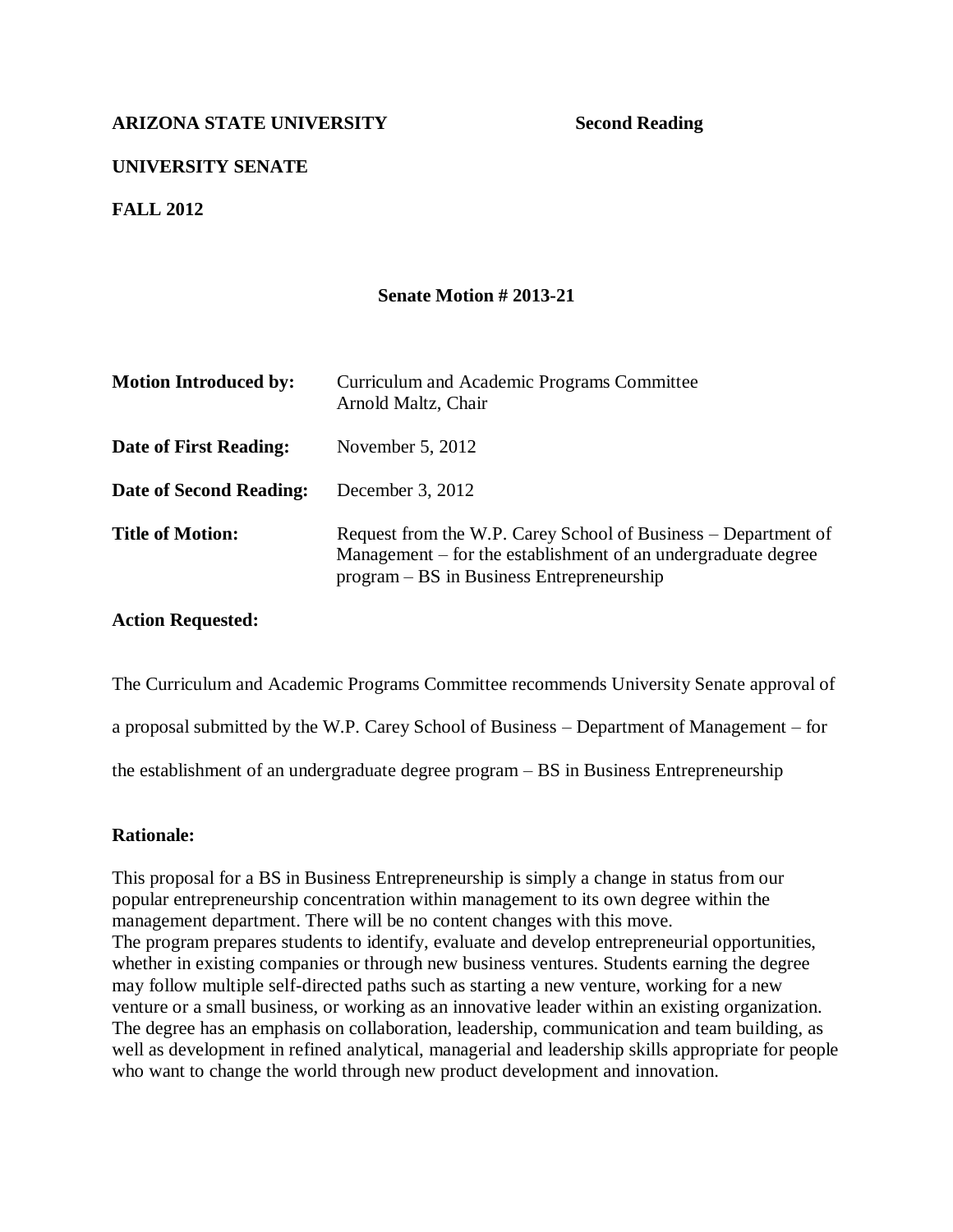# **UNIVERSITY SENATE**

**FALL 2012**

# **Senate Motion # 2013-22**

| <b>Motion Introduced by:</b> | Curriculum and Academic Programs Committee<br>Arnold Maltz, Chair                                                                                              |
|------------------------------|----------------------------------------------------------------------------------------------------------------------------------------------------------------|
| Date of First Reading:       | November $5, 2012$                                                                                                                                             |
| Date of Second Reading:      | December 3, 2012                                                                                                                                               |
| <b>Title of Motion:</b>      | Request from the W.P. Carey School of Business – Department of<br>Marketing– for the establishment of an undergraduate certificate –<br><b>Sports Business</b> |

### **Action Requested:**

The Curriculum and Academic Programs Committee recommends University Senate approval of

a proposal submitted by the W.P. Carey School of Business – Department of Marketing – for the

establishment of an undergraduate certificate – Sports Business

### **Rationale:**

The Certificate in Sports Business is targeted to W. P. Carey BS students, and is neither limited to marketing majors (concentration) nor excludes students who are pursuing a marketing degree (minor). As indicated by the membership in the Sports Business Association (SBA), the almost 200 members of this club are comprised of business students from all disciplines. As a result, this Certificate will allow business students to enhance their educational experience by pursuing Sports Business, as an interest area, in addition to their BS degree. Though the courses are offered through the Marketing Department, the content will draw across disciplines. For instance, the introductory course, Sports Business, as well as Sports Projects, will include crossdisciplinary coverage. More importantly, the Certificate in Sports Business clearly leads to advanced specialization in the field. In fact, this Certificate draws on the curriculum that formerly comprised the Sports Business specialization in the MBA program. Finally, given the competitive marketplace in Arizona, this Certificate offers a new option for W. P. Carey students that could attract more students to ASU.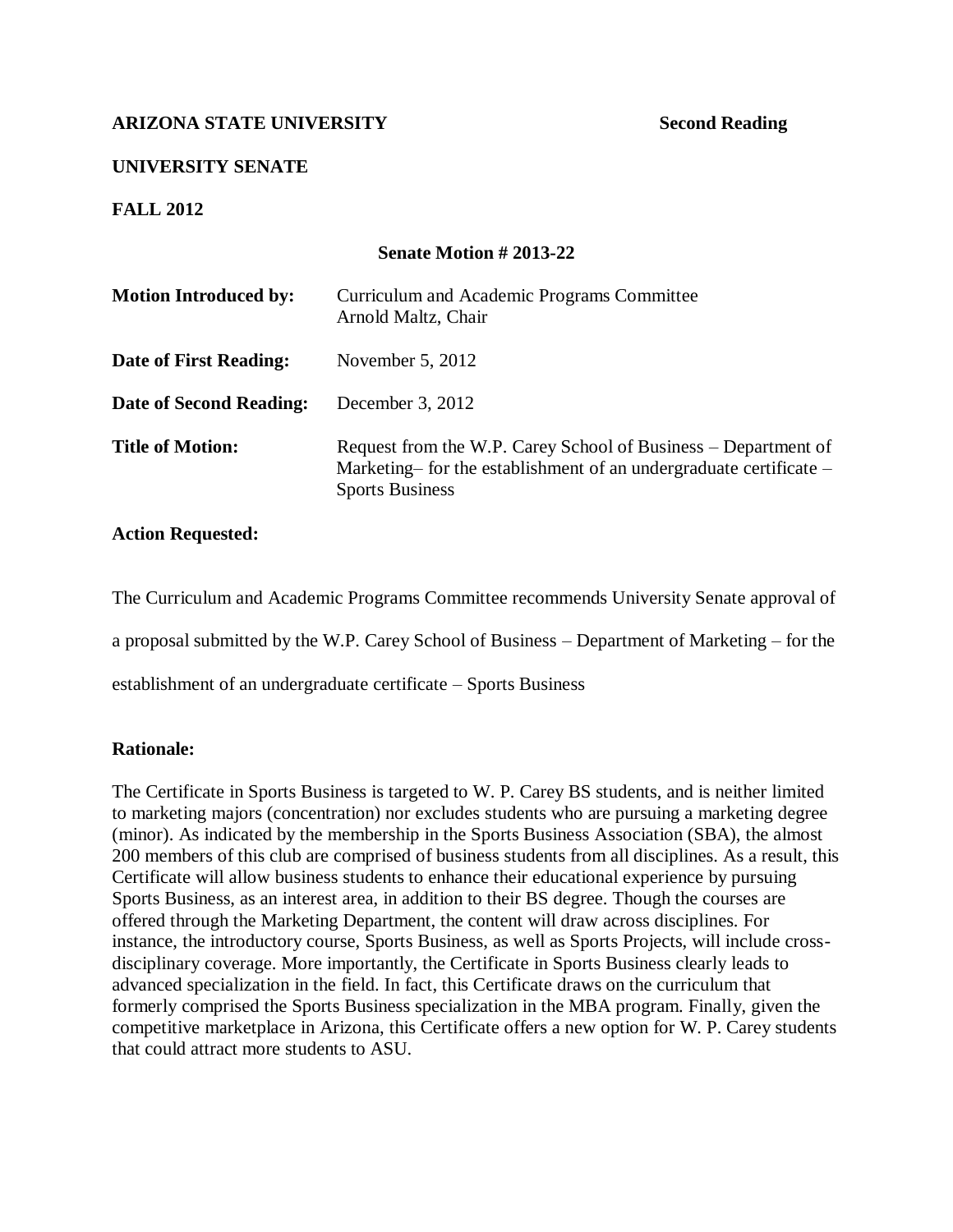# **UNIVERSITY SENATE**

**FALL 2012**

# **Senate Motion # 2013-23**

| <b>Motion Introduced by:</b> | Curriculum and Academic Programs Committee<br>Arnold Maltz, Chair                                                                                                        |
|------------------------------|--------------------------------------------------------------------------------------------------------------------------------------------------------------------------|
| Date of First Reading:       | November $5, 2012$                                                                                                                                                       |
| Date of Second Reading:      | December 3, 2012                                                                                                                                                         |
| <b>Title of Motion:</b>      | Request from the W.P. Carey School of Business – Department of<br>Management – for the establishment of an undergraduate<br>certificate – Sales and Marketing Essentials |

### **Action Requested:**

The Curriculum and Academic Programs Committee recommends University Senate approval of a proposal submitted by the W.P. Carey School of Business – Department of Marketing – for the

establishment of an undergraduate certificate – Sales and Marketing Essentials

### **Rationale:**

The Certificate in Sales and Marketing Essentials is targeted to undergraduate non-business majors. While marketing majors and other BS students may not enroll in this Certificate, we would like the flexibility to allow non-degree students to pursue this Certificate. As a "freestanding" program, the Certificate (versus a minor or concentration) is most appropriate. Students are very interested in enhancing the value of their ASU degree. In addition, though not their core area of study, many students ultimately find entry-level positions in the sales domain. Based on input from the W. P. Carey Academic Advising staff, non-business majors would be very interested in a certificate that provides coverage of sales and marketing. According to the Business Career Center (BCC) staff, employers, who are specifically interested in hiring students for sales roles, would be very interested in students who completed a certificate in sales and marketing. Though the courses are offered through the marketing department, the content is broad and far-reaching, covering a wide variety of topics. More importantly, the Certificate in Sales and Marketing Essentials clearly leads to advanced specialization in the marketing field.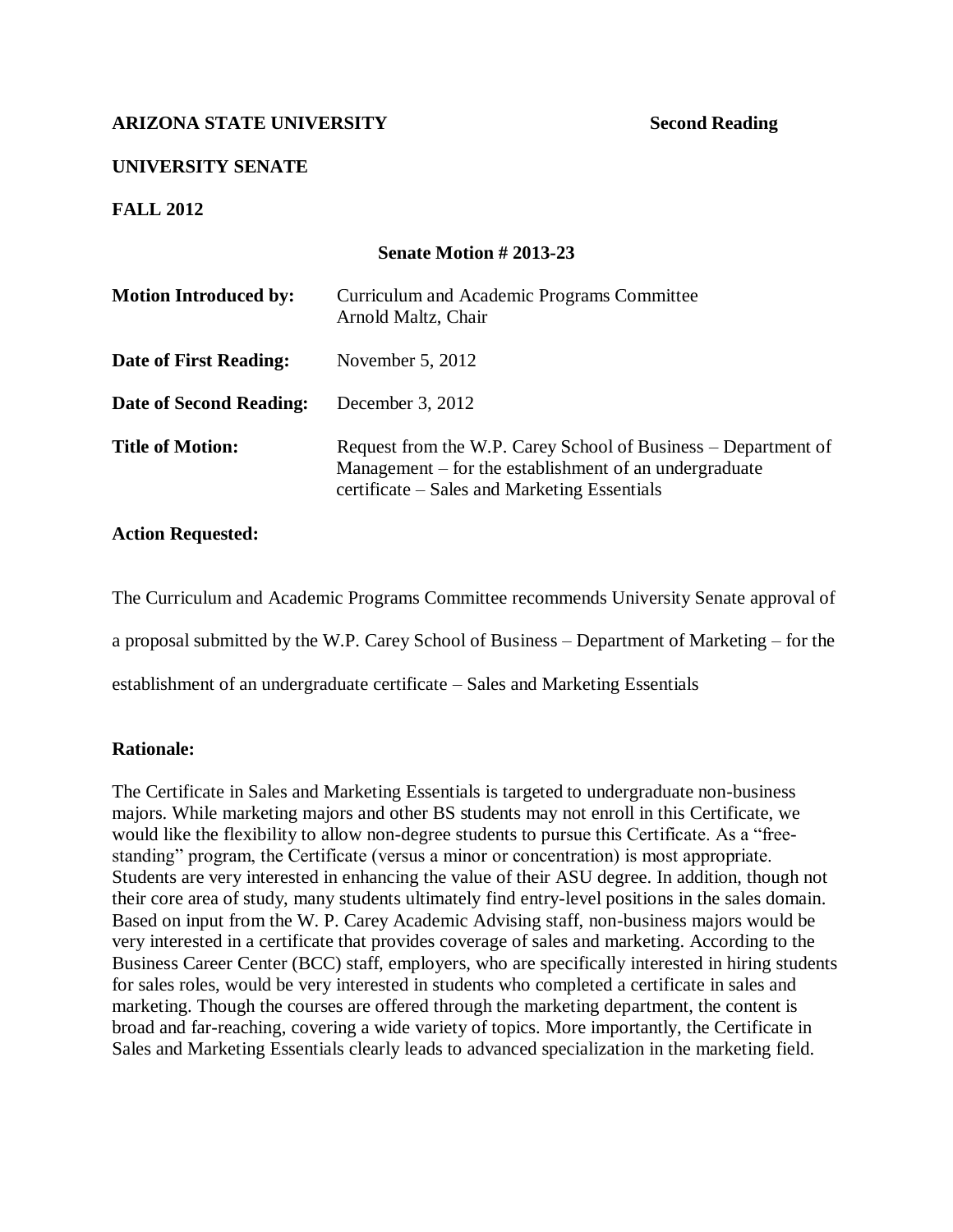# **UNIVERSITY SENATE**

**FALL 2012**

### **Senate Motion # 2013-24**

| <b>Motion Introduced by:</b> | Curriculum and Academic Programs Committee<br>Arnold Maltz, Chair                                                                                                                |
|------------------------------|----------------------------------------------------------------------------------------------------------------------------------------------------------------------------------|
| Date of First Reading:       | November $5, 2012$                                                                                                                                                               |
| Date of Second Reading:      | December 3, $2012$                                                                                                                                                               |
| <b>Title of Motion:</b>      | Request from the W.P. Carey School of Business – Office of the<br>Dean – for the establishment of a graduate degree program – $MS$ in<br>Supply Chain Management and Engineering |

### **Action Requested:**

The Curriculum and Academic Programs Committee recommends University Senate approval of

a proposal submitted by the W.P. Carey School of Business – Office of the Dean – for the

establishment of a graduate degree program – MS in Supply Chain Management and

Engineering

### **Rationale:**

The Master of Science in Supply Chain Management and Engineering (MS-SCME) will be a two year, 30 credit hour program for working professionals in supply chain management, industrial engineering or a related field that consists of 15 credit hours of courses from the Department of Supply Chain Management in the W. P. Carey School of Business and 15 credit hours from the Industrial Engineering program in the School of Computing, Informatics, and Decision Systems Engineering in the Ira A. Fulton Schools of Engineering. Most students will have an undergraduate degree in a technical field, such as business, engineering, or science. The objective is twofold: (1) to provide students with knowledge of the fundamental foundations across the full spectrum of supply chain management functions, and (2) the ability to use stateof-the-art engineering tools to analyze, control, and optimize modern supply chains. The initial offering of the degree will be online.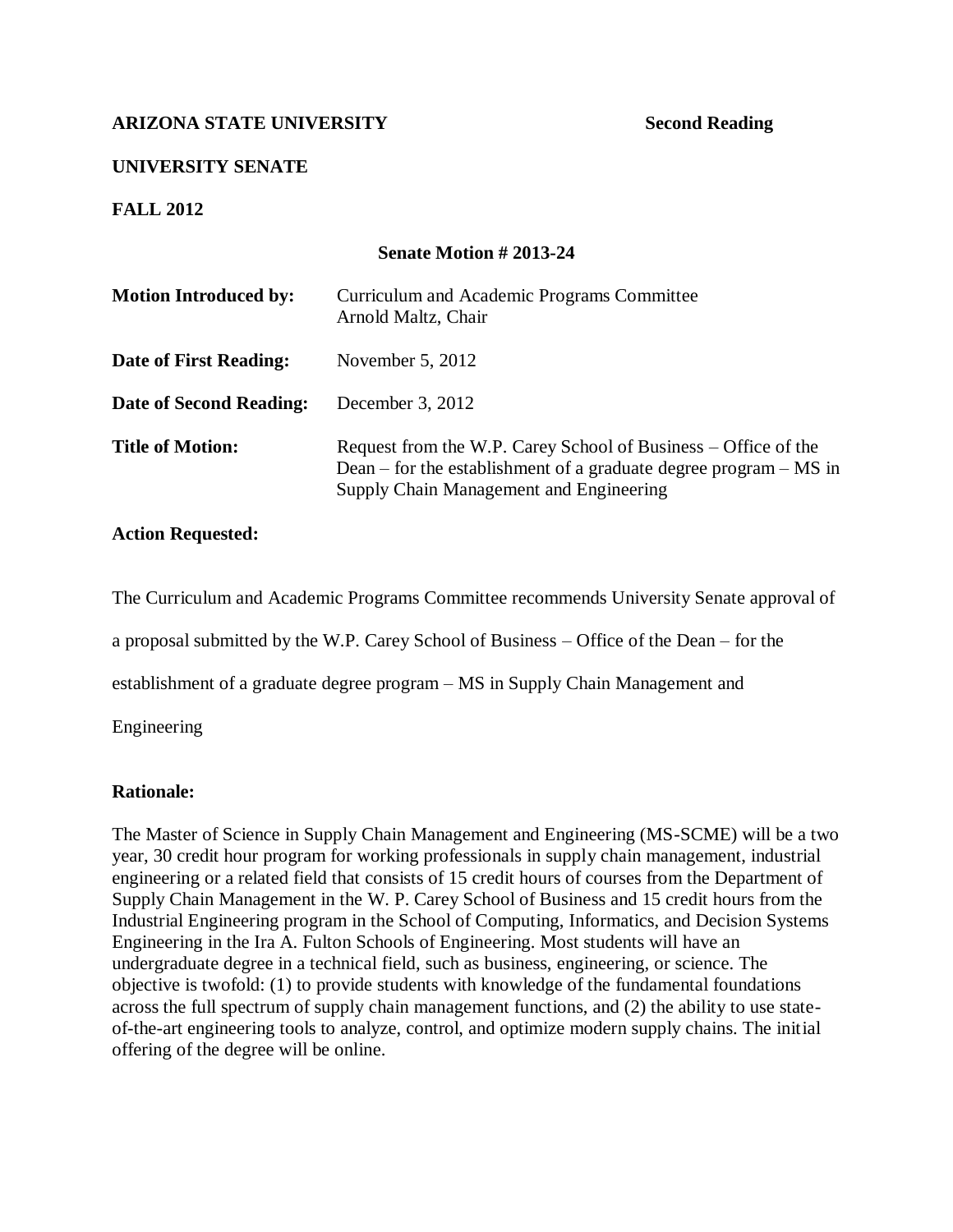*For Senate meeting use only, official versions of all motions are found online at the Senate website* New Business to Follow

#### **ARIZONA STATE UNIVERSITY** First Reading

### **UNIVERSITY SENATE**

**FALL 2012**

#### **Senate Motion # 2013-25**

| <b>Motion Introduced by:</b> | Curriculum and Academic Programs Committee<br>Arnold Maltz, Chair     |
|------------------------------|-----------------------------------------------------------------------|
| Date of First Reading:       | December 3, $2012$                                                    |
| Date of Second Reading:      | January 28, 2013                                                      |
| <b>Title of Motion:</b>      | Request from the College of Technology and Innovation –               |
|                              | Department of Engineering - for the establishment of an undergraduate |
|                              | $degree - BS$ in Information Technology                               |

#### **Action Requested:**

The Curriculum and Academic Programs Committee recommends University Senate approval of a proposal submitted by the– College of Technology and Innovation – Department of Engineering – for the establishment of an undergraduate degree  $- BS$  in Information Technology

#### **Rationale:**

The BS in Information Technology is a flexible, project-driven program focused on computerized acquisition, modeling, presentation, and retrieval of digital data and documents. Graduates possess structured problem solving, data management, and design skills as they relate to various forms of digital data and documents. Students in this program select a focus area (Web, Security/Administration, or Video Games) and a secondary focus in a related area that meets student educational objectives.